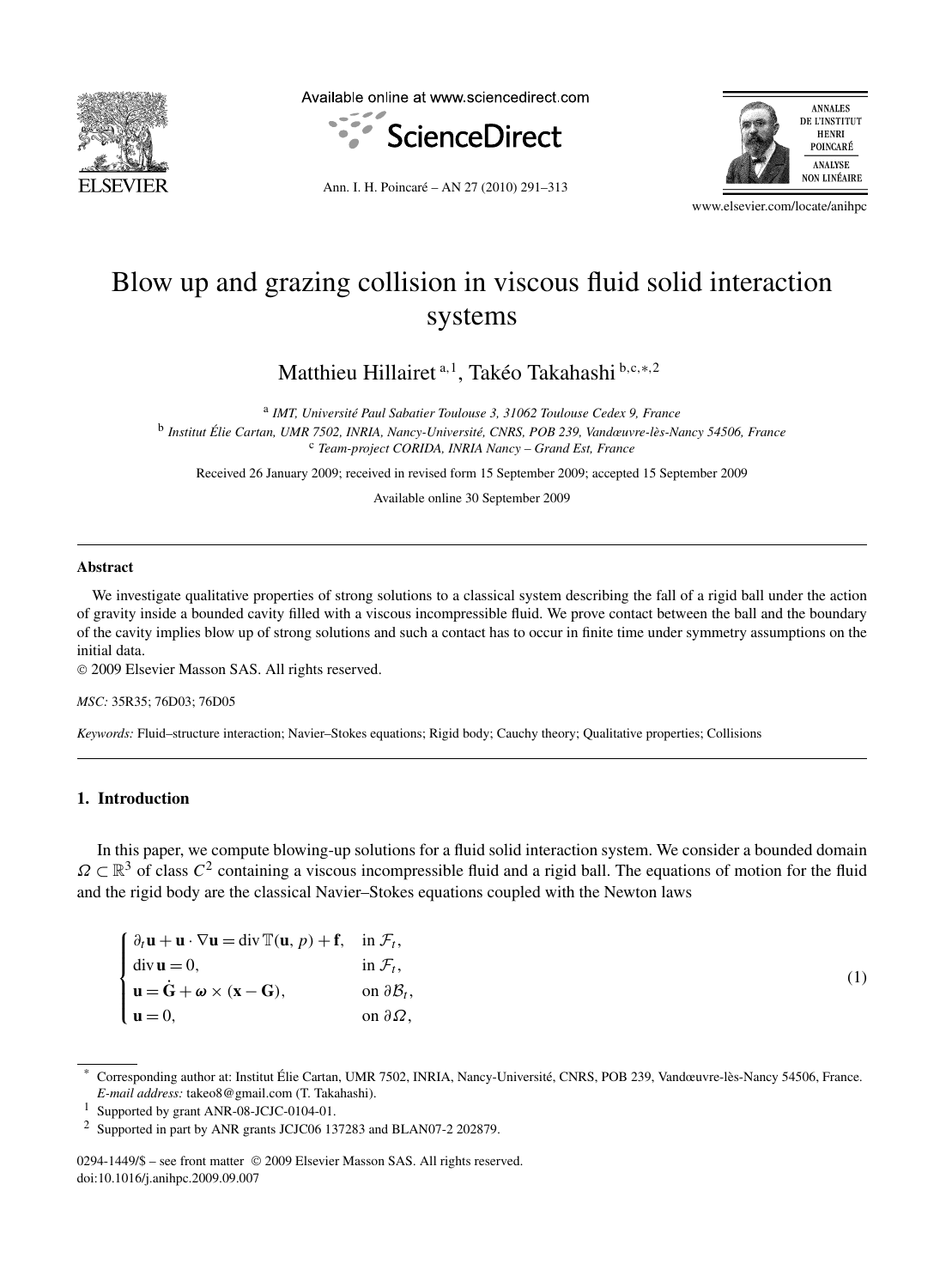$$
\begin{cases}\n-\int_{\partial B} \mathbb{T}(\mathbf{u}, p) \mathbf{n} d\sigma + \int_{\mathcal{B}} \rho_{\mathcal{B}} \mathbf{f} d\mathbf{x} = m\ddot{\mathbf{G}}, \\
-\int_{\partial B} (\mathbf{x} - \mathbf{G}) \times \mathbb{T}(\mathbf{u}, p) \mathbf{n} d\sigma + \int_{\mathcal{B}} \rho_{\mathcal{B}} (\mathbf{x} - \mathbf{G}) \times \mathbf{f} d\mathbf{x} = J\dot{\boldsymbol{\omega}}.\n\end{cases}
$$
\n(2)

In the above system, the set  $\mathcal{B}_t$  stands for the domain of the solid  $\mathcal{B}_t$ : it is a ball with center  $\mathbf{G}(t)$  and radius 1. Its complement in  $\Omega$ ,  $\mathcal{F}_t = \Omega \setminus \overline{\mathcal{B}}_t$ , is the domain occupied by the fluid. For simplicity, we have assumed the fluid has a constant density  $\rho$ <sub>F</sub> = 1 and its stress tensor is given by:

$$
\mathbb{T}(\mathbf{u}, p) = \mu \big( \nabla \mathbf{u} + [\nabla \mathbf{u}]^\top \big) - pI_3 = 2\mu D(\mathbf{u}) - pI_3,
$$

where  $\mu$  is the viscosity of the fluid. For any matrix *M*, we denote by  $M<sup>T</sup>$  the transpose of *M*. We also assume the solid is homogeneous with constant density  $\rho_B > 1$  so that  $\mathbf{G}(t)$  is the position of the center of mass of B at time t and

$$
m = \rho_{\mathcal{B}}|\mathcal{B}_t|, \quad J = \left[\int_{\mathcal{B}_t} \rho_{\mathcal{B}} \left| \mathbf{x} - \mathbf{G}(t) \right|^2 \mathrm{d}\mathbf{x} \right] I_3, \quad \forall t \geq 0.
$$

The vector *ω* stands for the angular velocity of B*.* We take into account the action of the fluid in the Newton laws. The whole system evolves under the action of gravity

$$
\mathbf{f}=-g\mathbf{e}_3.
$$

The main unknown in the system (1)–(2) is  $(\mathbf{u}, \mathbf{G}, \omega)$ . This system is completed by adding the following initial conditions:

$$
\mathbf{u}(0,\cdot) = \mathbf{u}_0, \qquad \mathbf{G}(0) = \mathbf{G}_0, \qquad \dot{\mathbf{G}}(0) = \dot{\mathbf{G}}_0, \qquad \boldsymbol{\omega}(0) = \boldsymbol{\omega}_0.
$$
 (3)

## *1.1. Previous results*

We call Fluid Solid Interaction System ((FSIS) for short) the set of Eqs. (1)–(2). This system, and its many-bodies variant, is relevant on the theoretical level as in applications. It is the motivation for many recent studies. First, some authors obtain existence of weak solutions (in a sense which will be made precise later on) up to collision between two bodies [1,4,7,8,17]. These results "up-to-collision" are extended to global ones by J.A. San Martín, V. Starovoitov and M.Tucsnak in two dimensions [14], and by E. Feireisl in three dimensions [5]. In both papers, the authors prove there exist global weak solutions to (FSIS) regardless collisions. The two-dimensional result is slightly more general than the three-dimensional one. Indeed, in [5], it is imposed in the construction of weak solutions that solids remain "stuck" forever if contact occurs. The Cauchy theory for (FSIS) has also been studied in the frame of strong solutions. In two dimensions, it is proved that, for a given initial data, such a solution exists and is unique up to collision between solid bodies. In the three dimensions case, existence of a unique maximal strong solution before collision has also been proved. However, in this second case, it is not known whether this maximal solution blows up before collision or not.

These results show that the existence of collisions is a major issue in (FSIS). Such a question has been already tackled in two ways, to our knowledge. The first method uses the fact that, in these fluid solid interaction systems, the bodies follow characteristics of the extended velocity field:

$$
\overline{\mathbf{u}} = \mathbf{1}_{\mathcal{F}_t} \mathbf{u} + \mathbf{1}_{\mathcal{B}_t} \mathbf{u}_{\mathcal{B}_t} [\dot{\mathbf{G}}, \omega],
$$

where  $\mathbf{u}_{\mathcal{B}_i}[\mathbf{V}, \omega] = \mathbf{V} + \omega \times (\mathbf{x} - \mathbf{G}(t))$ . If this velocity field is sufficiently smooth ( $\mathcal{C}^1$  uniformly in time, for example), the Cauchy–Lipschitz theorem implies two particles following the characteristics cannot meet each other in finite time. Hence, collision is impossible. We emphasize such a regularity is unexpectable here because the Newton laws impose a jump in the derivatives of **u** through *∂*B*.* Even though restricting to the fluid domain, estimates on derivatives of **u** in a solution to (FSIS) are known to depend drastically on the distance between solids (see [3]). Nevertheless, a criterion based on these ideas is derived by V.N. Starovoitov [16]. It does not enable to prevent solution to (FSIS) from collision between solids, but, it follows from this criterion that a certain class of strong solutions cannot persist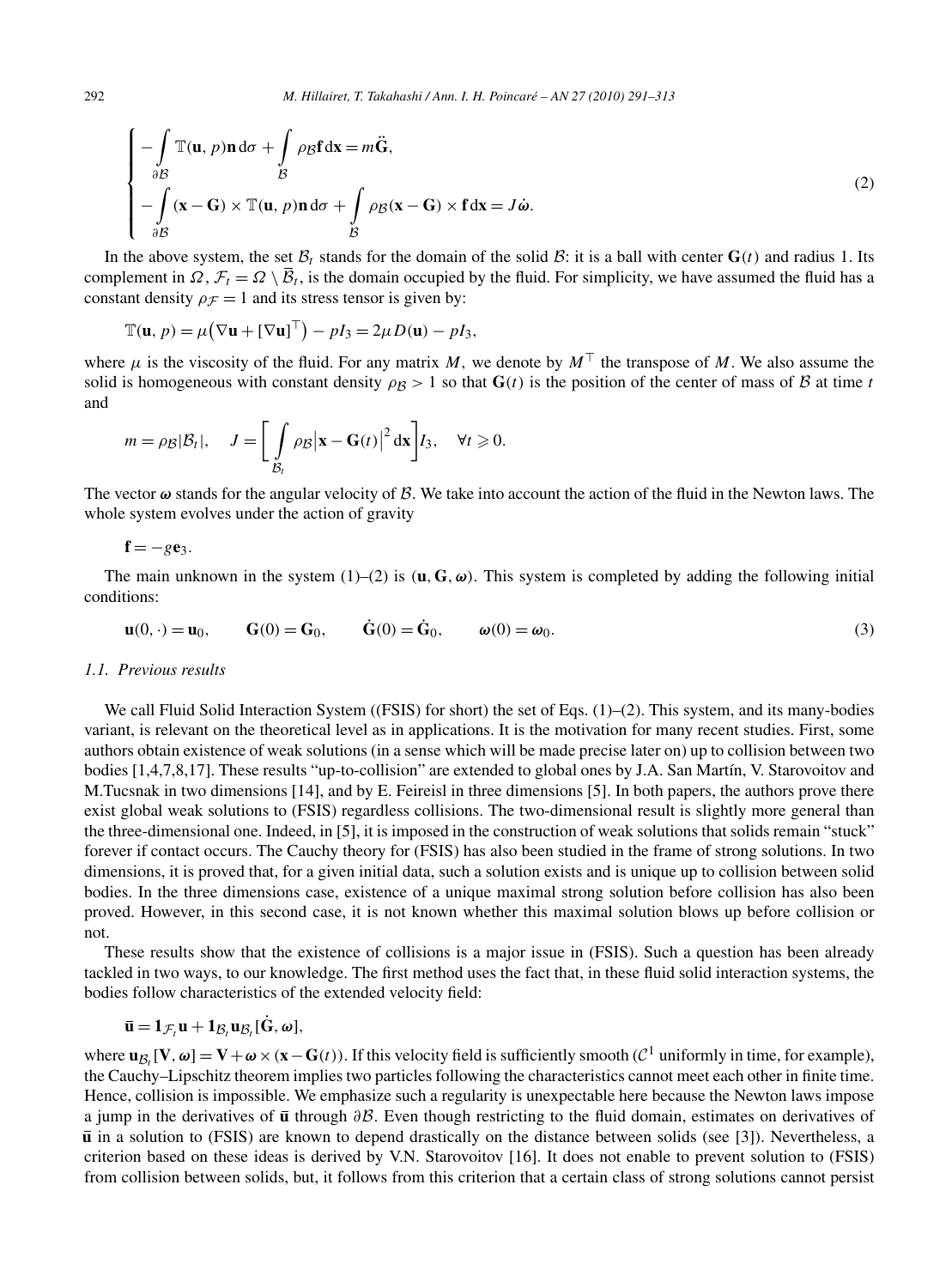through collisions in the two-dimensional as in the three-dimensional case. This argument is developed for our class of strong solutions in Section 2.

In the second method, one takes further advantage of the Newton laws. More precisely, in solutions to the above (FSIS) the least one can expect is the decrease of the total energy of the system:

$$
E := \int_{\Omega} \overline{\rho} |\overline{\mathbf{u}}|^2 \, \mathrm{d}\mathbf{x} + \int_{\mathcal{B}} [\rho \mathbf{g} - 1] g \mathbf{e}_3 \, \mathrm{d}\mathbf{x},
$$

where  $\bar{\rho} := \mathbf{1}_{\mathcal{F}} + \mathbf{1}_{\mathcal{B}}$ ,  $\rho_{\mathcal{B}}$ . In particular, in the toy-model of a ball falling over a horizontal ramp  $\mathcal{P}$ , this yields that the speed of the ball remains bounded with time. Then integrating the Newton law on the linear momentum with respect to time, one deduces

$$
\int_{0}^{T} \int_{\partial B_t} \mathbb{T}(\mathbf{u}, p) \mathbf{n} d\sigma \cdot \mathbf{e}_3 dt < m[C_0 + gT],
$$
\n(4)

where  $\mathbf{e}_3$  is the vertical direction and  $C_0$  is a constant fixed by initial data. In the slow motion regime, computations due to Cooley and O'Neill [2] imply that

$$
\int\limits_{\partial \mathcal{B}_t} \mathbb{T}(\mathbf{u}, p)\mathbf{n} d\sigma \cdot \mathbf{e}_3 \sim -\frac{\kappa \dot{d}(t)}{d^{\alpha}(t)},
$$

where  $d(t) = \text{dist}(\mathcal{B}_t, \mathcal{P})$ . The factor *κ* depends on the radius of B and the exponent *α* depends on the dimension. Cooley and O'Neill computed  $\alpha = 1$  in the case of a ball falling over a ramp in the three-dimensional case, while  $\alpha = 3/2$ , in the case of a disk over a ramp in  $\mathbb{R}^2$ , see [10]. In both cases, (4) implies  $\dot{d}/d \in L^1(0, T)$  so that *d* cannot go to 0 in finite time. These arguments are adapted rigorously to the full non-linear system in the two-dimensional case in [10] and in the three-dimensional case in [11]. They are also extended in [6] to more singular geometries yielding a threshold for the body-shape regularity under which collision can occur. These results are in contrast with the non-viscous case in which it is proved that collision can occur with non-zero relative velocity [12].

In the articles previously quoted, only frontal collisions are taken into account. The aim of this paper is to show that in the three-dimensional setting, grazing collisions between smooth bodies can occur (see Theorem 2). This collision result is the main step in the proof of our main result:

**Theorem 1.** *There exists a smooth initial condition such that the maximal strong solution*  $(T_{max}, (\mathbf{u}, \mathbf{G}, \dot{\mathbf{G}}, \omega))$  to (*FSIS*) *before collision with this initial condition satisfies*

 $(1)$   $T_{max} < \infty$ ,

(2) *one of the two following alternatives holds true*:

(i) 
$$
\limsup_{t \to T_{max}} \int_{\mathcal{F}_t} |\nabla \mathbf{u}(t, \mathbf{x})|^2 d\mathbf{x} = \infty,
$$

(ii) 
$$
\liminf_{t\to T_{max}} dist(\mathcal{B}_t, \partial \Omega) = 0 \quad and \quad \lim_{t\to T_{max}} \int_{0}^{t} \int_{\mathcal{F}_t} |\nabla^2 \mathbf{u}(s, \mathbf{x})| \, \mathrm{d}\mathbf{x} \, \mathrm{d}t = \infty.
$$

We state this result in the frame of "strong solution before collision" because maximal strong solutions are well defined only before collision. We emphasize alternative (ii) prevents strong solutions to persist through collision (see Definition 2.2).

In the three-dimensional context, it is not clear whether collision is the most important responsible for ill-posedness of smooth solutions. Indeed, non-linear convective terms in the Navier–Stokes system could make smoothness of solutions to fail before collision. Hence, we cannot exclude that a maximal strong solution blows up by satisfying (i). However, our result does not depend on the size of initial data. In particular, for small data, the only way for maximal strong solution to blow up in finite time is the second one. This alternative corresponds to a collision between solids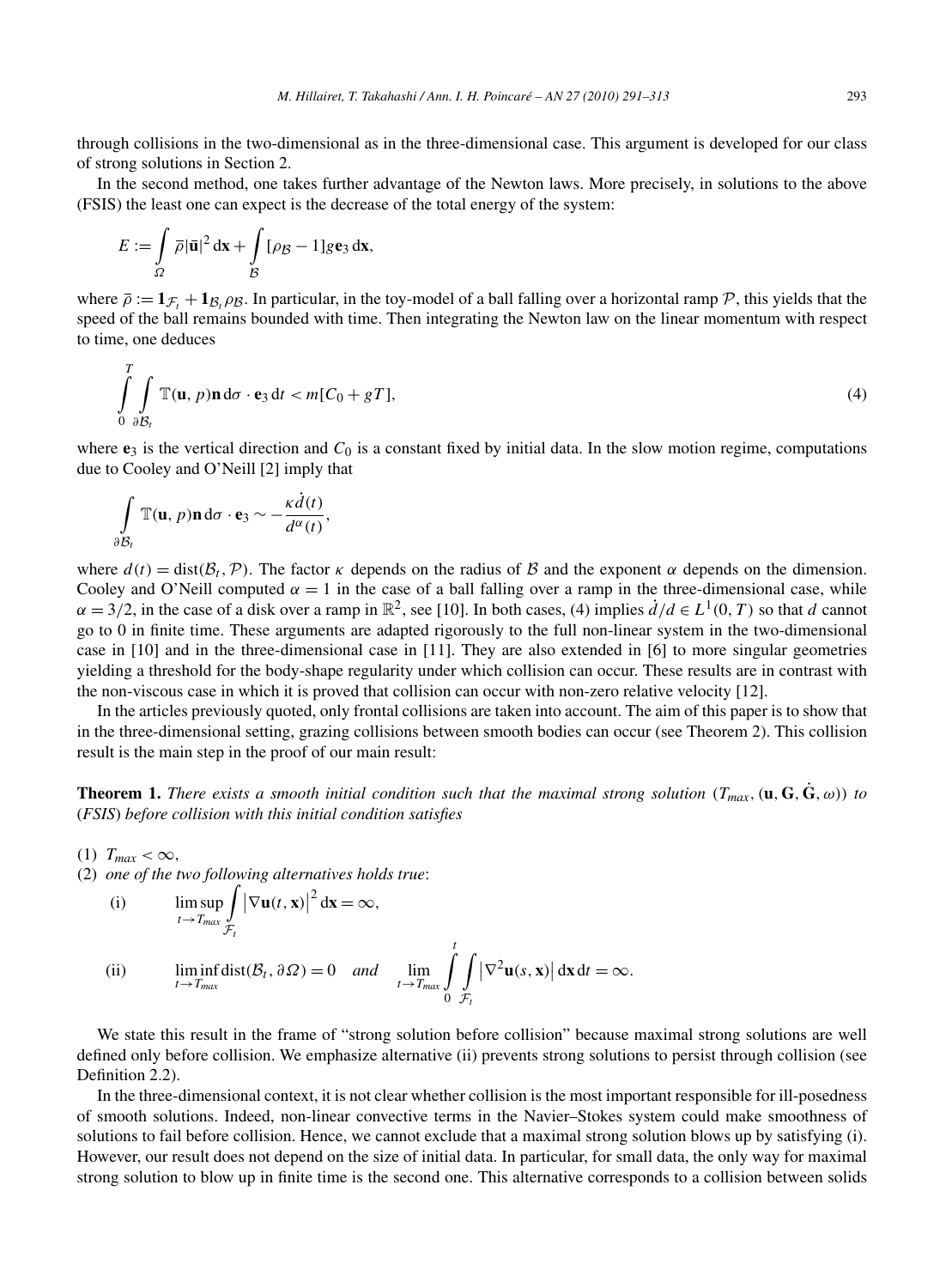

Fig. 1. Geometrical configuration.

in the fluid. In the frame of weak solutions, collision occurrence is also an important phenomenon because it is known that it causes failure of uniqueness [15]. We emphasize this result does not contradict [11] because the geometric configuration under consideration here does not enter in the frame of this former result.

# *1.2. Description of the geometry and formal arguments*

The geometry of the problem is crucial to obtain Theorem 2. For simplicity, we set

$$
\Omega = B\big((0,0,0),M\big) \setminus \big(B\big((2,0,0),1\big) \cup B\big((-2,0,0),1\big)\big),
$$

with *M* sufficiently large. However, our techniques extend to more general geometries. The same result would also hold true under the following assumptions:

- G1 The cavity *Ω* is symmetric with respect to some line *D*.
- G2 The cavity  $\Omega$  has exactly two holes  $\mathcal{B}^l$  and  $\mathcal{B}^r$  symmetric with respect to D. These holes have the shape of balls with radius 1*.* The distance between the holes is 2*.*
- G3 The gravity **f** is parallel to *D*.
- G4 Near *∂D* ∩ *∂Ω* the boundary *∂Ω* is flat.

An example of such a geometry is represented in Fig. 1.

In the following, we denote by  $G^l = (-2, 0, 0)$  and  $G^r = (2, 0, 0)$  the centers of the holes and the corresponding holes by  $B^l = B((-2, 0, 0), 1)$  and  $B^r = B((2, 0, 0), 1)$ . We emphasize the distance between the holes is chosen so that B fills exactly the gap between  $\mathcal{B}^l$  and  $\mathcal{B}^r$ . We introduce  $(\mathbf{e}_1, \mathbf{e}_2, \mathbf{e}_3)$  the orthonormal basis corresponding to our coordinates for  $\mathbb{R}^3$ . In particular  $\mathbf{e}_1$  is a direction of the line joining the two hole centers and the last unit vector  $\mathbf{e}_3$  is a direction of the gravity. We underline *D* is the line which is parallel to the gravity and passes through the origin of our system of coordinates.

Our computations are motivated by the following formal arguments. If the ball  $\beta$  moves along the axis  $D$ , we have  $G(t) = (0, 0, a(t))$ . In our coordinates  $a(t)$  is the "altitude" of B at time *t*. We denote by  $d(t)$  the distance between B and the holes  $\mathcal{B}^l$  and  $\mathcal{B}^r$  at time *t*. With these conventions, contact occurs between  $\mathcal B$  and the holes if *d* or *a* vanishes. We do not envisage other kinds of collision between B and *∂Ω* because they are precluded by former arguments (see [11]).

In a first approximation, when  $\beta$  comes close to the holes, the action of the fluid on  $\beta$  can be written as the sum of two forces. One is due to the vicinity of  $\mathcal{B}^l$  and the other one to the vicinity of  $\mathcal{B}^r$ . Concerning  $\mathcal{B}^l$  for example, we split the force in a frontal resistance preventing B from going closer to  $\mathcal{B}^l$  and a friction. It stems from computations in the lubrication theory we can neglect the frictions in what follows [13] and the frontal resistance reads [2]:

$$
-\frac{1}{\left(|\mathbf{G}^l-\mathbf{G}|-2\right)}\frac{\left(\dot{\mathbf{G}}^l-\dot{\mathbf{G}}\right)\cdot\left(\mathbf{G}^l-\mathbf{G}\right)}{\left|\mathbf{G}^l-\mathbf{G}\right|}\frac{\left(\mathbf{G}^l-\mathbf{G}\right)}{\left|\mathbf{G}^l-\mathbf{G}\right|}.
$$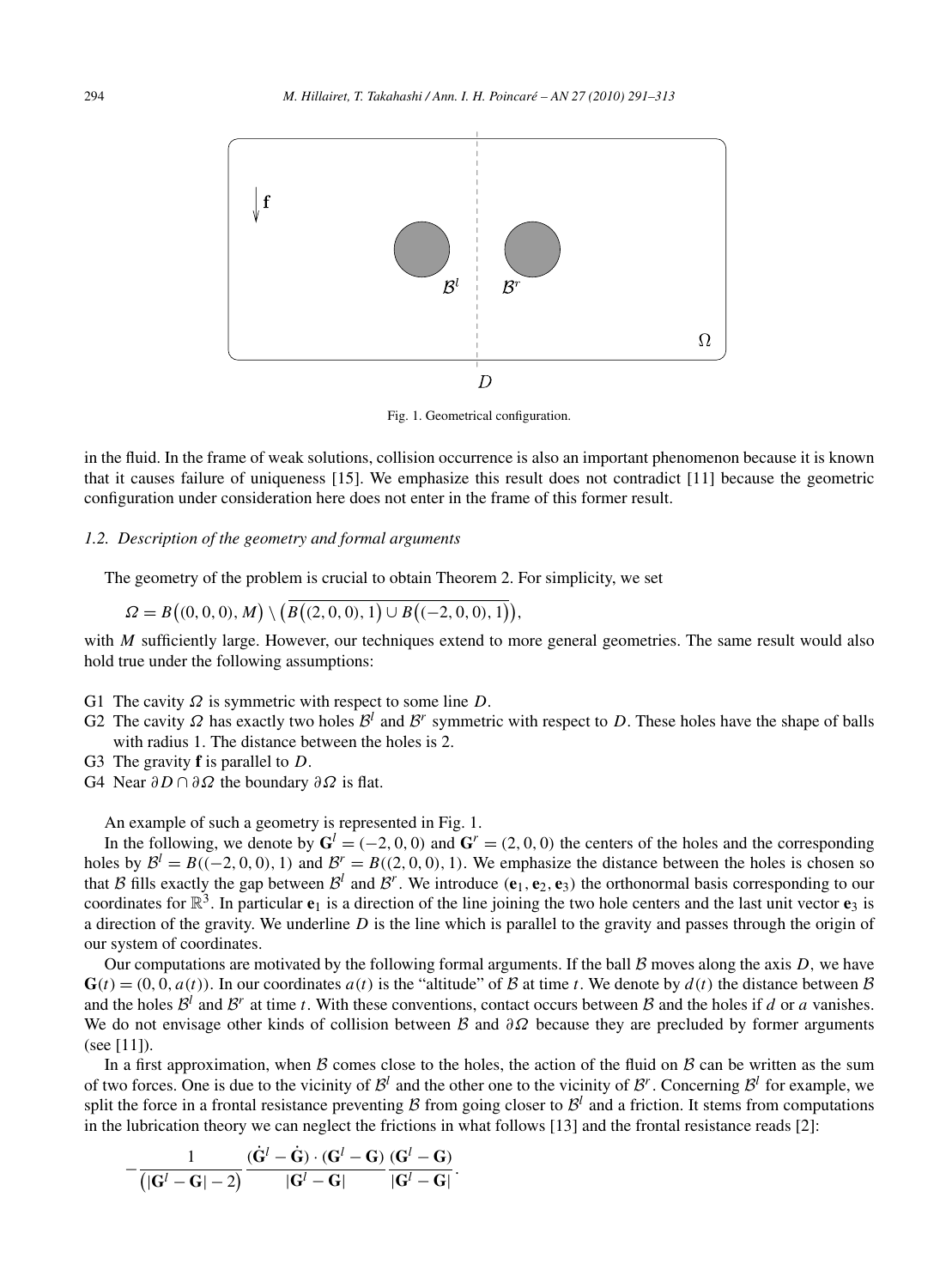We have an equivalent formula for the second contribution replacing  $G^l$  by  $G^r$ . Eventually, the projection along  $e_3$  of Newton law on the linear momentum reads:

$$
\ddot{a} = -\frac{2\dot{a}a^2}{(\sqrt{a^2 + 4} - 2)(a^2 + 4)} - (m - |\mathcal{B}|)g,\tag{5}
$$

where we take into account the Archimede law. Standard Cauchy–Lipschitz arguments imply this equation is locally well-posed when completed by adding initial conditions  $a(0) = a_0 \in \mathbb{R} \setminus \{0\}$ , and  $\dot{a}(0) = \dot{a}_0$ . Moreover, if a maximal solution to this system blows up at  $T_* < \infty$ , then one of the three following equalities holds true:

$$
\limsup_{t \to T_*} |\dot{a}(t)| = \infty, \quad \limsup_{t \to T_*} |a(t)| = \infty, \quad \liminf_{t \to T_*} |a(t)| = 0.
$$

However, multiplying (5) by  $\dot{a}$ , we obtain that this simplified model dissipates the total energy  $\mathcal{E} = |\dot{a}|^2/2 +$ *(m* − |B|)*ga* of the particle B. This implies the only way a maximal solution to (5) blows up is the third one. Furthermore, we remark  $\tilde{a}(t) = a_0$  for all  $t \ge 0$  is a global supersolution to (5) regardless of the value of  $a_0 \ne 0$ . In particular, if  $a_0 > 0$  and  $\dot{a}_0 < 0$ , then  $a(t) \in [0, a_0]$  until blow up of the solution. So, under this assumption the only way the maximal solution may blow up in finite time *T*∗ is that *a* vanishes when t goes to *T*∗*.* In what follows, we assume  $a_0 > 0$  and  $\dot{a}_0 < 0$ .

Integrating (5) between 0 and *t*, we obtain

$$
\dot{a}(t) - \dot{a}_0 = -\int_0^t \left[ \frac{2\dot{a}a^2}{(\sqrt{a^2 + 4} - 2)(a^2 + 4)} + (m - |\mathcal{B}|)g \right] ds = -P(t) - (m - |\mathcal{B}|)gt,
$$
\n(6)

where, after a straightforward change of variable:

$$
P(t) = \tilde{P}(|a(t)|^2) = \int_{|a_0|^2}^{|a(t)|^2} \frac{\sqrt{r} dr}{(\sqrt{r+4} - 2)(r+4)}.
$$

Standard computations lead to  $|\tilde{P}(z)| \leq C_0$  for all  $z \in (0, a_0]$ . Finally, assuming the function *a* is defined globally, we combine (6) together with dissipation of total energy to obtain:

$$
-C_0 \leqslant P(t) \leqslant K_0 - \big(m - |\mathcal{B}|\big)gt, \quad \forall t \in (0, \infty),
$$

with a constant  $K_0$  depending only on initial data. Since we assumed  $\rho_B > 1$ , we obtain a contradiction for:

$$
T_0 := \frac{K_0 + C_0}{m - |\mathcal{B}|} + 1.
$$

Hence, *a* has to vanish before  $T_0$ . We emphasize considering a three-dimensional example is critical here. Indeed, in the two-dimensional case we would get a function  $\tilde{P}(z)$  which diverges when *z* goes to 0.

#### *1.3. Notations*

We use the classical Lebesgue and Sobolev spaces  $L^q(\mathcal{O}), W^{m,q}(\mathcal{O}), H^m(\mathcal{O}), H_0^m(\mathcal{O})$  for any open set  $\mathcal{O} \subset \mathbb{R}^3$ . We define

$$
\mathcal{H} = \{ \phi \in L^{2}(\Omega) ; \text{ div } \phi = 0, \phi \cdot \mathbf{n} = 0 \text{ on } \partial \Omega \}, \qquad \mathcal{V} = \{ \phi \in H_{0}^{1}(\Omega) ; \text{ div } \phi = 0 \}.
$$

We recall that H and V are closed subspace of  $L^2(\Omega)$  and  $H_0^1(\Omega)$  respectively. Thus, they form Hilbert spaces with respect to the induced inner products. For an open subset  $\mathcal{O} \subset \Omega$ , we also consider the following Hilbert spaces:

$$
\mathbb{H}(\mathcal{O}) = \big\{ \phi \in \mathcal{H}; \ D(\phi) = 0 \text{ in } \mathcal{O} \big\}, \qquad \mathbb{V}(\mathcal{O}) = \big\{ \phi \in \mathcal{V}; \ D(\phi) = 0 \text{ in } \mathcal{O} \big\}.
$$

To simplify, if  $G \in \Omega$  we set  $\mathcal{B}_G := B(G, 1)$  and  $\mathcal{F}_G := \Omega \setminus \overline{\mathcal{B}}_G$ . Moreover, if  $\mathcal{B}_G \subset \Omega$ , we define  $\mathbb{H}(G) = \mathbb{H}(\mathcal{B}_G)$ ,  $\mathbb{V}(\mathbf{G}) = \mathbb{V}(\mathcal{B}_{\mathbf{G}})$ . Under the same assumption, we also denote by  $\rho_{\mathbf{G}}$  the function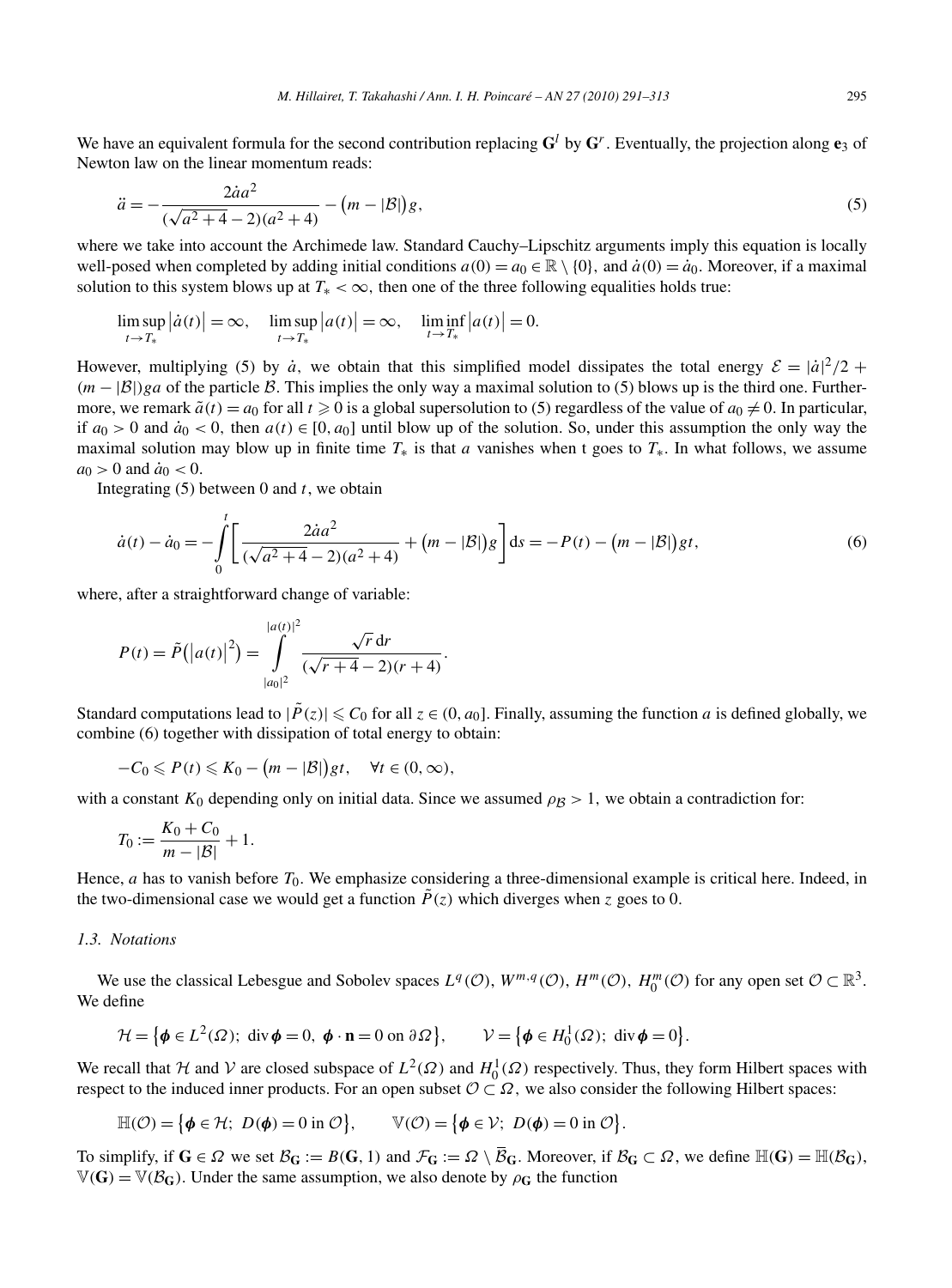$$
\rho_{\mathbf{G}}(\mathbf{x}) = \begin{cases} \rho_{\mathcal{B}}, & \text{if } \mathbf{x} \in \mathcal{B}_{\mathbf{G}}, \\ 1, & \text{if } \mathbf{x} \in \mathcal{F}_{\mathbf{G}}. \end{cases}
$$

If  $\mathbf{v} \in \mathbb{H}(\mathbf{G})$ , from [18, p. 18], there exists a unique pair  $(\mathbf{V}[\mathbf{v}], \boldsymbol{\omega}[\mathbf{v}]) \in \mathbb{R}^3 \times \mathbb{R}^3$  such that

$$
v|_{\mathcal B_G}=V[v]+\omega[v]\times (x-G).
$$

In particular, if  $(\mathbf{u}, \mathbf{v}) \in \mathbb{H}(\mathbf{G})^2$ ,

$$
\int_{\Omega} \rho_{\mathbf{G}} \mathbf{u} \cdot \mathbf{v} \, d\mathbf{x} = \int_{\Omega \setminus \mathcal{B}_{\mathbf{G}}} \mathbf{u} \cdot \mathbf{v} \, d\mathbf{x} + m \mathbf{V}[\mathbf{u}] \cdot \mathbf{V}[\mathbf{v}] + J \boldsymbol{\omega}[\mathbf{u}] \cdot \boldsymbol{\omega}[\mathbf{v}].
$$

# **2. Cauchy theory and main result**

As classical in Navier–Stokes like systems, there exist two families of solutions. First, we have the weak solutions.

**Definition 2.1.** Given **G**<sub>0</sub> ∈  $\Omega$  such that dist(**G**<sub>0</sub>*,* ∂ $\Omega$ ) ≥ 1 and **u**<sub>0</sub> ∈  $\mathbb{H}$ (**G**<sub>0</sub>), a pair (**u**, **G**) is called weak solution to (FSIS) on  $(0, T)$  with initial data  $(\mathbf{u}_0, \mathbf{G}_0)$  if

$$
\mathbf{G} \in W^{1,\infty}(0,T;\Omega), \quad \text{with } \mathbf{G}(0) = \mathbf{G}_0,\tag{7}
$$

$$
dist(G(t), \partial \Omega) \geq 1, \quad \text{for all } t \in (0, T), \tag{8}
$$

$$
\mathbf{u} \in L^{\infty}(0, T; \mathcal{H}) \cap L^{2}(0, T; \mathcal{V}), \tag{9}
$$

$$
\mathbf{u} = \mathbf{V} + \boldsymbol{\omega} \times (\mathbf{x} - \mathbf{G}) \quad \text{in } \mathcal{B}_{\mathbf{G}}, \text{ with } \mathbf{V} = \dot{\mathbf{G}}; \tag{10}
$$

if for all  $\mathbf{v} \in C([0, T]; H_0^1(\Omega)) \cap H^1(0, T; L^2(\Omega))$  with compact support in  $(0, T) \times \Omega$  and such that  $\mathbf{v} \in \mathbb{V}(\mathbf{G}(t))$  for all *t* ∈ [0, *T*],

$$
-\int_{0}^{T}\int_{\Omega}\rho_{\mathbf{G}}\mathbf{u}\cdot\partial_{t}\mathbf{v}\,d\mathbf{y}\,dt+2\mu\int_{0}^{T}\int_{\Omega}D(\mathbf{u}):D(\mathbf{v})\,d\mathbf{y}\,dt-\int_{0}^{T}\int_{\Omega}\mathbf{u}\otimes\mathbf{u}:D(\mathbf{v})\,d\mathbf{y}\,dt=\int_{0}^{T}\int_{\Omega}\rho_{\mathbf{G}}\mathbf{f}\cdot\mathbf{v}\,d\mathbf{y}\,dt;\qquad(11)
$$

if for all  $\mathbf{v} \in C([0, T]; L^2(\Omega))$  with compact support in  $[0, T) \times \Omega$  and such that  $\mathbf{v} \in \mathbb{H}(\mathbf{G}(t))$  for all  $t \in [0, T]$  we have

$$
W: t \mapsto \int_{\Omega} \rho_{\mathbf{G}} \mathbf{u} \cdot \mathbf{v} \, d\mathbf{x} \in \mathcal{C}([0, T]) \quad \text{with } W(0) = \int_{\Omega} \rho_{\mathbf{G}_0} \mathbf{u}_0 \cdot \mathbf{v} \, d\mathbf{x};
$$
\n
$$
(12)
$$

and if the energy estimate holds true:

$$
\left[\frac{1}{2}\int_{\Omega}\rho_{\mathbf{G}}|\mathbf{u}|^{2}(t,\mathbf{x}) d\mathbf{x} + g(m-|\mathcal{B}|)\mathbf{G}(t) \cdot \mathbf{e}_{3}\right] + 2\mu \int_{0}^{t} \int_{\Omega} |D(\mathbf{u})|^{2} d\mathbf{x} ds
$$
  
\$\leqslant \left[\frac{1}{2}\int\_{\Omega}\rho\_{\mathbf{G}\_{0}}|\mathbf{u}\_{0}|^{2}(\mathbf{x}) d\mathbf{x} + g(m-|\mathcal{B}|)\mathbf{G}\_{0} \cdot \mathbf{e}\_{3}\right] \text{ for a.a. } t \in (0, T). \tag{13}

There exist slightly different definitions of weak solutions. Here we use the same one we used in [11]. For instance, the link between our weak solutions and the one constructed in [5] is the following. First, as we work with a constantdensity fluid, we introduce the position of the center of mass **G** as unknown instead of the density *ρ* and isometry *η.* The density and the position of the center of mass fix one another *via* the identity:

$$
\overline{\rho}(t,x) = \mathbf{1}_{\mathcal{F}_t}(x) + \rho \mathcal{B} \mathbf{1}_{\mathcal{B}_t}(x), \quad \forall (t,x) \in (0,T) \times \Omega.
$$

The isometry *η* is computed as the composition of the translation associated to  $\mathbf{G}(t) - \mathbf{G}_0$  with some rotation associated to *ω*. We emphasize that we actually do not need any information on this rotation in our case because B is a ball.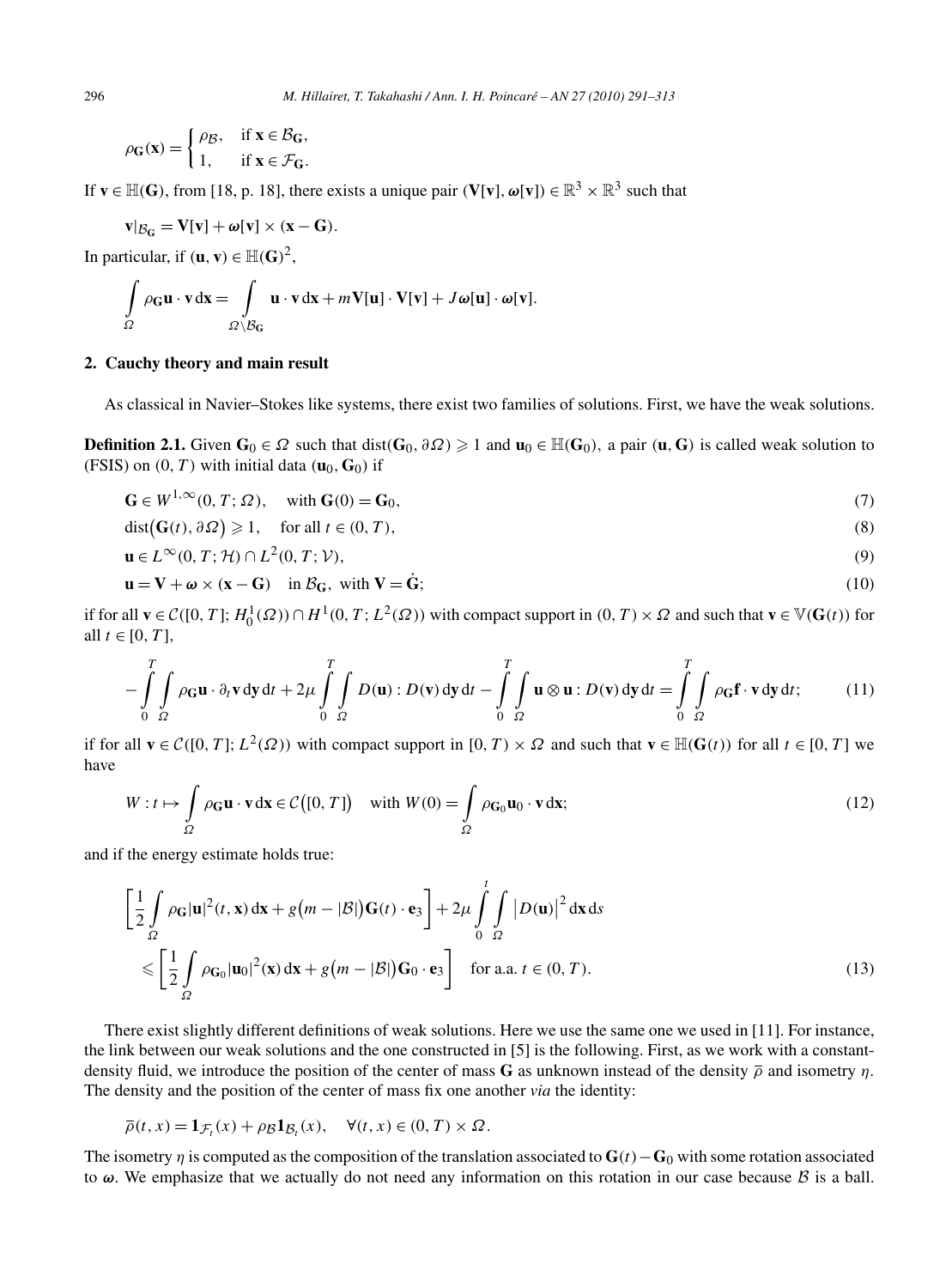$$
\int_{\Omega} \rho(t, \mathbf{x}) \mathbf{f}(t, \mathbf{x}) \cdot \mathbf{u}(t, \mathbf{x}) d\mathbf{x} = -\int_{\mathcal{B}_t} (\rho \mathbf{g} - 1) g \mathbf{u}(t, \mathbf{x}) \cdot \mathbf{e}_3 d\mathbf{x} = -g(m - |\mathcal{B}|) \dot{\mathbf{G}}(t) \cdot \mathbf{e}_3.
$$

Finally, the existence result in Ref. [5] applies to our case, so that weak solutions to (FSIS), in the sense of Definition 2.1 exist globally regardless of the initial position of B with dist $(G_0, \partial \Omega) > 1$  and the value of initial data.

The second family of solutions are the strong solutions.

**Definition 2.2.** Given **G**<sub>0</sub> ∈  $\Omega$  such that dist(**G**<sub>0</sub>*,*  $\partial\Omega$ ) > 1 and **u**<sub>0</sub> ∈ V(**G**<sub>0</sub>), a pair (**u**, **G**) is a strong solution to (FSIS) on *(*0*,T)* if it is a weak solution to (FSIS) with the additional regularity:

$$
\mathbf{u} \in \mathcal{C}(0, T; \mathcal{V}), \quad \text{and} \quad \mathbf{u}(t, \cdot) \in H^2(\mathcal{F}_t), \qquad p(t, \cdot) \in H^1(\mathcal{F}_t), \quad \text{for a.a. } t \in (0, T), \tag{14}
$$

$$
\sup_{(0,t)} \|\nabla \mathbf{u}(t,\cdot)\|_{L^2(\Omega)}^2 + \int_0^t \int_{\mathcal{F}_t} |\nabla^2 \mathbf{u}(t,\mathbf{x})|^2 + |\nabla p(t,\mathbf{x})|^2 \, \mathrm{d}\mathbf{x} \, \mathrm{d}t < \infty, \quad \text{in } (0,T). \tag{15}
$$

This is the family of solutions studied in [17] but this reformulation allows us to deal with collision. Contrary to [17], we measure here the regularity of the velocity-field after restriction to the fluid domain. We emphasize that as long as no collision occurs, our definition is equivalent to the one in [17]. Hence, the precollisional existence and uniqueness result of [17] still holds for strong solutions in the sense of Definition 2.2. Moreover, in three dimensions, global existence of strong solutions without collision is also known only for small data. Indeed, for a fixed ball  $B$ , (FSIS) becomes a particular case of the Navier–Stokes system. Consequently, (FSIS) contains the complexity of Navier–Stokes system. Moreover, as pointed out in [16], (FSIS) is more singular in the sense that collision is a second way for strong solutions to blow up.

## *2.1. Collision result*

We prove here whenever a strong solution does not blow up satisfying alternative (i) in Theorem 1, the second way (alternative (ii) in the same theorem) has to occur. To this end, we obtain the following fundamental result on collisions:

**Theorem 2.** Given  $(G_0, u_0)$  such that  $dist(G_0, \partial \Omega) > 0$  and  $G_0 = (0, 0, a_0)$  with  $a_0 > 0$ , and  $u_0 \in \mathbb{H}(G_0)$ , there *exists*  $T_* < \infty$  *for which the following property holds true:* 

Given a weak solution  $(\mathbf{u}, \mathbf{G})$  on  $(0, T_*)$  with initial data  $(\mathbf{u}_0, \mathbf{G}_0)$  such that  $\mathbf{G}(t) = (0, 0, a(t))$  for all  $t \in (0, T_*)$ , *then the function a vanishes before*  $T_*$ .

Before going to the proof of Theorem 2 in further details, we explain how it implies Theorem 1. Given any velocityfield **v** defined on  $\Omega$ , we denote by  $S_D[\mathbf{v}]$  the symmetric velocity-field:

 $S_D[\mathbf{v}](\mathbf{x}) = (-v_1, -v_2, v_3)(-x_1, -x_2, x_3), \quad \forall \mathbf{x} \in \Omega.$ 

As initial data, we choose a smooth  $(G_0, \mathbf{u}_0)$  satisfying

$$
S_D[\mathbf{u}_0] = \mathbf{u}_0
$$
,  $G_0 = (0, 0, a_0)$ , with  $a_0 > 0$ .

Applying Theorem 2, we construct a time  $T_*$  with the given property for this initial data. Then we denote by  $(T_{max}, (\mathbf{u}, \mathbf{G}))$  the maximal strong solution to (FSIS) with this initial data and we assume  $T_{max} > T_*$ . One can check that  $(\tilde{G}, \tilde{u})$  as defined by

$$
\tilde{\mathbf{G}}(t) = (-G_1, -G_2, G_3)(t), \qquad \tilde{\mathbf{u}}(t, \cdot) = S_D[\mathbf{u}(t, \cdot)], \quad \forall t \ge 0
$$

is also a strong solution to (FSIS) with the same initial data. Hence  $\tilde{G} = G$  and  $\tilde{u} = u$  so that  $(G, u)$  is symmetric with respect to *D* before contact. In particular, it is a weak solution on  $(0, T_*)$  such that  $\mathbf{G}(t) = (0, 0, a(t))$  with  $a(t) > 0$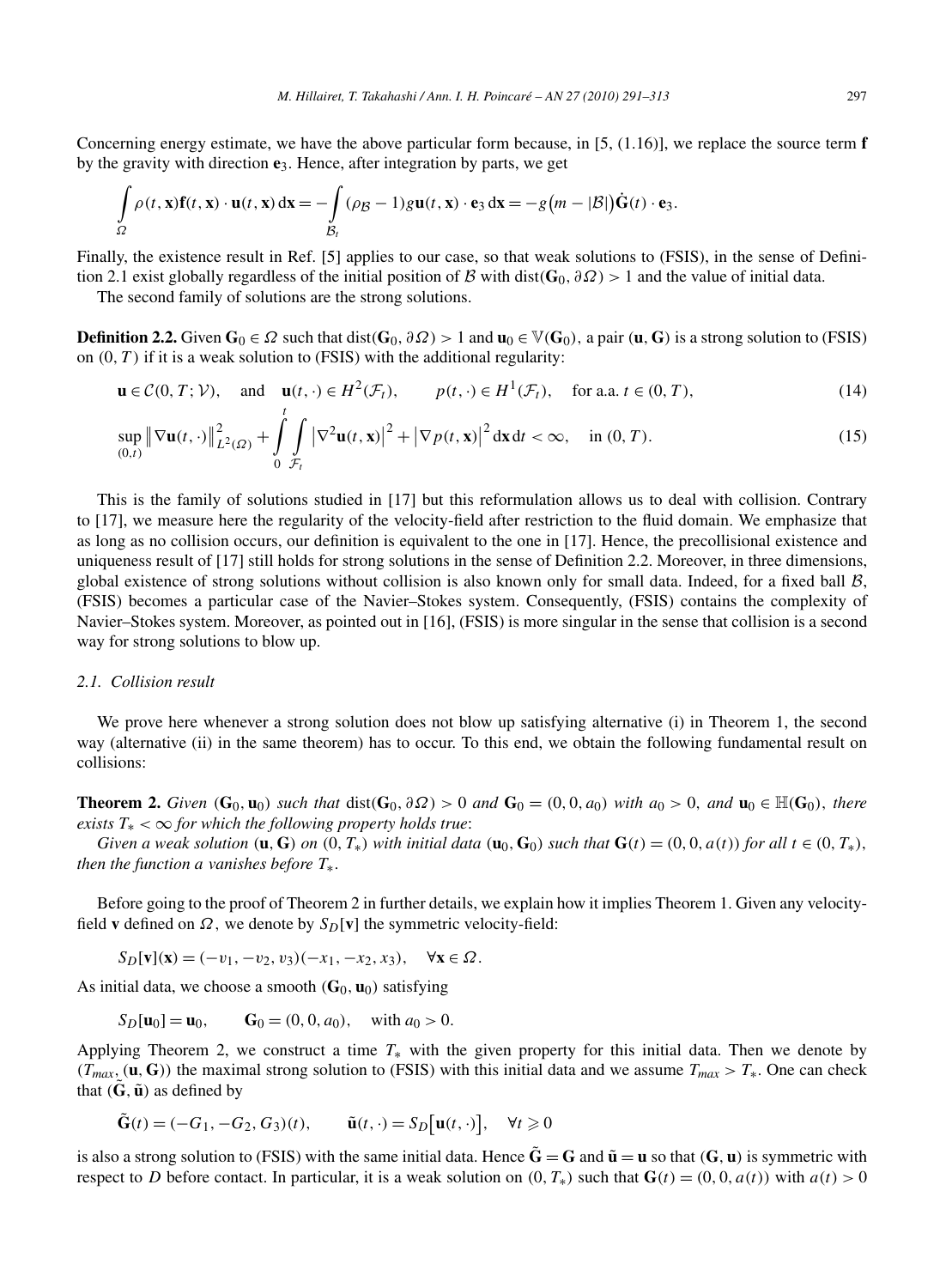before collision. Applying Theorem 2, there exists  $t_0 < T_*$  for which  $a(t_0) = 0$ , or, equivalently, dist $(\mathcal{B}_{t_0}, \partial \Omega) = 0$ . We obtain a contradiction and  $T_{max} \le T_*$ .

We proceed with the second part of Theorem 1. As local existence and uniqueness of strong solutions is known for arbitrary initial data  $(\mathbf{u}_0, \mathbf{G}_0)$  where  $\mathbf{u}_0 \in H_0^1(\Omega)$ , and dist $(\mathbf{G}_0, \partial \Omega) > 1$ , classical arguments imply blow-up of a maximal strong solution can occur for  $T_{max} < \infty$  only if

$$
\limsup_{t \to T_{max}} \|\mathbf{u}(t, \cdot)\|_{H_0^1(\Omega)} = \infty, \quad \text{or} \quad \liminf_{t \to T_{max}} \text{dist}(\mathbf{G}(t), \partial \Omega) = 1.
$$

In the first alternative, as  $\|\mathbf{u}(t,\cdot)\|_{L^2(\Omega)}$  remains bounded, blow-up of the *H*<sup>1</sup>-norm of  $\mathbf{u}(t,\cdot)$  means blow-up of the *L*<sup>2</sup>-norm of its gradient and we obtain (i). In the second case, as  $\mathbf{G}(t) = (0, 0, a(t))$  for all  $t < T_{max}$ , collision between  $B_t$  and  $\partial\Omega$  can only hold on the top boundary or with the holes. As collision between  $B_t$  and the top boundary are ruled out by former arguments (see [11]), we obtain  $\liminf_{t\to T_{max}} a(t) = 0$ . In particular the distance  $d(t)$  between  $B_t$  and the holds satisfies  $d(t) > 0$  for  $t \in [0, T_{max})$  and  $\liminf_{t \to T_{max}} d(t) = 0$ . Moreover, we have (see Appendix B recognizing  $\mathbf{V} \cdot \tilde{\mathbf{e}}_3 = d$ :

$$
\left|\dot{d}(t)\right| \leqslant C\left|d(t)\right|^{\frac{3}{2}} \left\|\nabla^2 \mathbf{u}(t,\cdot)\right\|_{L^2(\mathcal{F}_t)}
$$
\n(16)

for some universal constant *C*. Integrating this inequality between 0 and  $t < T_{max}$  yields:

$$
\int_{0}^{t} \left\| \nabla^{2} \mathbf{u} \right\|_{L^{2}(\mathcal{F}_{t})} \mathrm{d}t \geqslant C \left[ \frac{1}{\sqrt{d(t)}} - \frac{1}{\sqrt{d(0)}} \right]. \tag{17}
$$

Letting  $t$  go to  $T_{max}$ , we obtain (ii).

The remainder of this paper is devoted to the proof of Theorem 2.

#### *2.2. Sketch of the proof of Theorem 2*

The proof of Theorem 2 is based on the same arguments as in [6,11]. In the remainder of this section  $(\mathbf{u}, \mathbf{G})$  is a given weak solution such that  $\mathbf{G}(t) = (0, 0, a(t))$  for all t. In particular, it has initial data  $(\mathbf{u}(0, \cdot), \mathbf{G}(0))$  where  $G(0) = (0, 0, a_0)$  with  $a_0 > 0$ . Following similar arguments as in [11], collisions between B and  $\partial \Omega \setminus (\partial \mathcal{B}^l \cup \partial \mathcal{B}^r)$  are ruled out. On the contrary, we prove that simultaneous contact between  $\mathcal B$  and  $(\mathcal B^l, \mathcal B^r)$  occurs in finite time. So, we denote by  $d(t)$  the common distance between B and the holes  $\mathcal{B}^l$  and  $\mathcal{B}^r$  for all t. Combining that  $\mathbf{G}(t) = (0, 0, a(t))$ with  $a(t) > 0$  and  $dist(\mathcal{B}_t, \mathcal{B}^l) = dist(\mathcal{B}_t, \mathcal{B}^r) = d(t)$  we obtain that, before contact

$$
\mathbf{G}(t) = \mathbf{G}_{d(t)} = (0, 0, \sqrt{d(t)^2 + 4d(t)}). \tag{18}
$$

We restrict ourselves to the case  $a(t) > 0$ , because we assume initially that the solid is "above" the holes. We prove by contradiction that  $a(t)$  is bound to vanish before a finite time depending only on initial data.

We emphasize that, as collisions between B and  $\partial \Omega \setminus (\partial \mathcal{B}^l \cup \partial \mathcal{B}^r)$  are impossible, there exists  $d_{max} > 0$  such that  $d(t) \in (0, d_{max}]$  before collision and

$$
dist(\mathcal{B}_d, \partial \Omega \setminus (\partial \mathcal{B}^l \cup \partial \mathcal{B}^r)) \geq \delta_0 > 0, \quad \forall d \in [0, d_{max}],
$$

where  $B_d = B_{G_d}$  with the convention (18). In what follows, we replace G by *d* in notation, assuming  $G = G_d$  implicitly. The distances  $d_{max}$  and  $\delta_0$  are fixed in the remainder of this paper.

In the next section, we construct a suitable family of "stationary" test functions  $(w[d])_{d>0}$  for the weak formulation (11). In particular, we build them so that  $\mathbf{w}[d] \in \mathbb{H}(\mathbf{G}_d)$ . They also satisfy the following properties:

**Proposition 1.** *Given*  $d_{min} > 0$ *, there holds:* 

(1) *for any d* ∈ [*dmin,dmax*]*,* **w**[*d*] ∈ C*(Ω) with*

$$
\mathbf{w}[d] = \mathbf{e}_3 \quad on \; \mathcal{B}_d, \qquad \mathbf{w}[d] = 0 \quad on \; \partial \Omega,
$$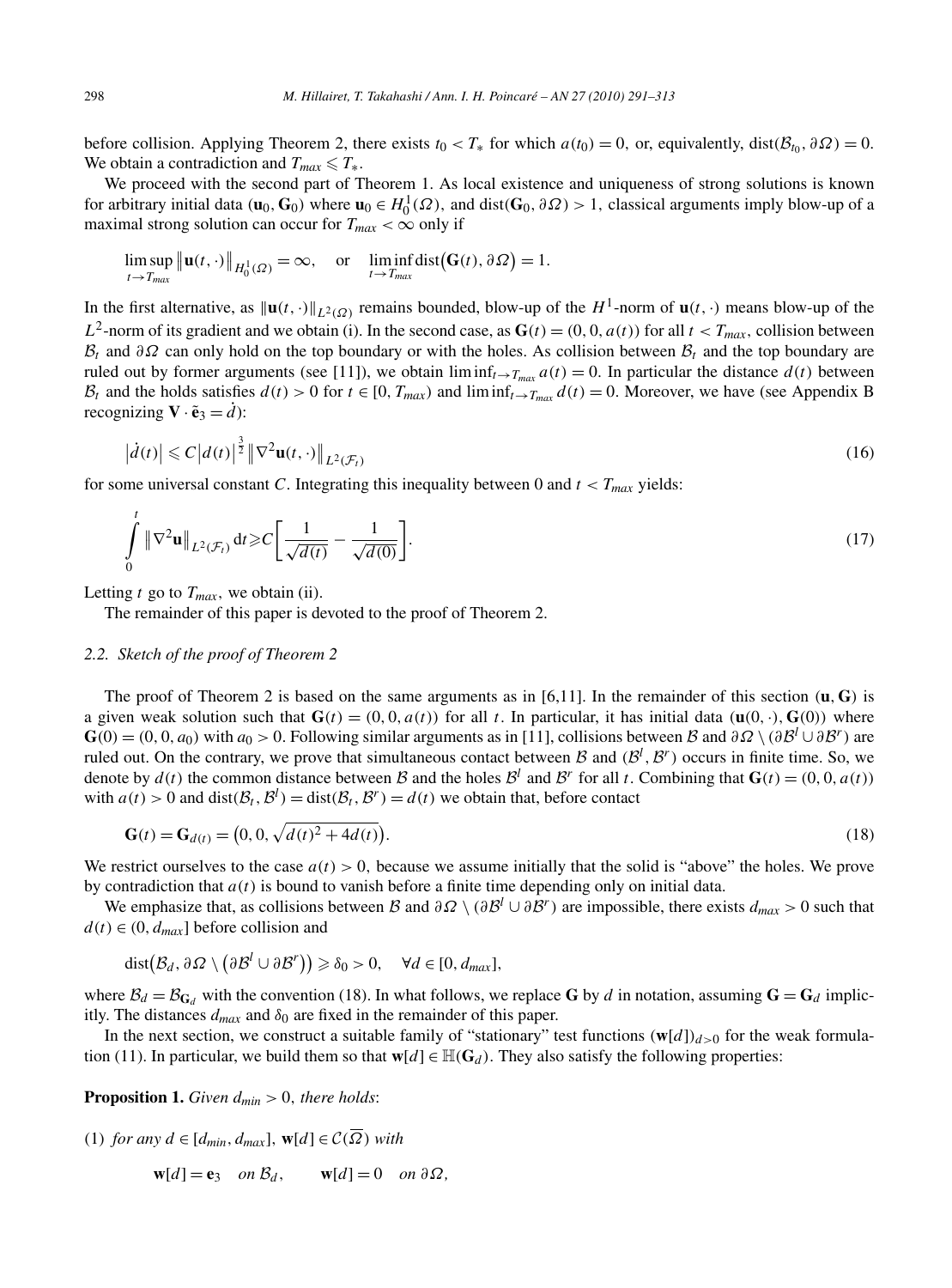(2) *assume*  $Q_d := \{(d, \mathbf{x}), d \in (d_{min}, d_{max}), \mathbf{x} \in \mathcal{F}_d\}$ *, and* 

$$
\tilde{\mathbf{w}}: (0, d_{max}) \times \Omega \longrightarrow \mathbb{R}^3,
$$
  
\n
$$
(d, \mathbf{x}) \longmapsto \mathbf{w}[d](\mathbf{x}),
$$
  
\n
$$
\tilde{\mathbf{w}} \in \mathcal{C}^{\infty}(\overline{Q}_d).
$$

Assuming at first the function *d* does not vanish on  $(0, T)$  (where *T* is arbitrary) there exists  $d_{min} > 0$  such that  $d(t) > d_{min}$  for any  $t \in [0, T]$ . Hence, for any  $\chi \in \mathcal{D}(0, T)$  we can use the following test function in (11):

$$
\mathbf{w}: (0, T) \times \Omega \longrightarrow \mathbb{R}^3,
$$
  
\n
$$
(t, \mathbf{x}) \longmapsto \chi(t) \mathbf{w}[d(t)](\mathbf{x}).
$$

This yields

 $then$ 

$$
\int_{0}^{T} \int_{\Omega} \rho_d \mathbf{u} \cdot \partial_t \mathbf{w} \, \mathrm{d}y \, \mathrm{d}t + \int_{0}^{T} \int_{\Omega} \rho_d \mathbf{f} \cdot \mathbf{w} \, \mathrm{d}y \, \mathrm{d}t = -\int_{0}^{T} \int_{\Omega} \mathbf{u} \otimes \mathbf{u} : D(\mathbf{w}) \, \mathrm{d}y \, \mathrm{d}t + 2\mu \int_{0}^{T} \int_{\Omega} D(\mathbf{u}) : D(\mathbf{w}) \, \mathrm{d}y \, \mathrm{d}t. \tag{19}
$$

We split this identity in  $I_1^l + I_2^l = I_1^r + I_2^r$  where, after straightforward computations:

$$
I_1^l = \int_0^T \dot{\chi} \int_{\Omega} \rho_d \mathbf{u} \cdot \mathbf{w}[d] \, \mathrm{d}y \, \mathrm{d}t + \int_0^T \dot{d}\chi \int_{\Omega} \rho_d \mathbf{u} \cdot \partial_d \mathbf{w}[d] \, \mathrm{d}y \, \mathrm{d}t, \qquad I_2^l = -(m - |B|)g \int_0^T \chi(s) \, \mathrm{d}s.
$$

In Section 4, we prove:

**Proposition 2.** *There exists a positive constant C* depending only on  $\rho_B$  and  $d_{max}$  such that, for all  $d < d_{max}$  and  $\mathbf{v} \in \mathbb{H}(\mathbf{G}_d)$ *, there hold:* 

$$
\left| \int_{\Omega} \rho_d \mathbf{v} \cdot \mathbf{w}[d] \, \mathrm{d}\mathbf{y} \right| \leqslant C \left\| \mathbf{v} \right\|_{L^2(\Omega)},\tag{20}
$$

$$
\left| \int_{\Omega} \rho_d \mathbf{v} \cdot \partial_d \mathbf{w}[d] \, \mathrm{d}\mathbf{y} \right| \leq \frac{C \, \|\nabla \mathbf{v}\|_{L^2(\Omega)}}{\sqrt{d}},\tag{21}
$$

$$
\left| \int_{\Omega} \mathbf{v} \otimes \mathbf{v} : D(\mathbf{w}[d]) \, \mathrm{d}\mathbf{y} \right| \leqslant C \left\| \nabla \mathbf{v} \right\|_{L^2(\Omega)}^2.
$$
\n(22)

*Moreover, if*  $\mathbf{v} = \ell \mathbf{e}_3$  *on*  $\mathcal{B}_d$  *then* 

*T*

$$
\int_{\Omega} D(\mathbf{v}) : D(\mathbf{w}[d]) \, \mathrm{d}\mathbf{y} = \ell b(d) + R \tag{23}
$$

*with*  $|R| \leq C \|\nabla \mathbf{v}\|_{L^2(\Omega)}$  *and with*  $0 \leq b(d) \leq C |\ln(d)|$ *.* 

The content of this proposition is twofold. First, inequalities (20)–(22) enable to dominate remainder terms in (19). Indeed, combining these inequalities and energy estimate (13), this yields

$$
|I_1^l| \leq \int_0^l [C|\dot{\chi}| \|\mathbf{u}(t,\cdot)\|_{L^2(\Omega)} + C |\chi(t)| |d(t)| |d(t)|^{-\frac{1}{2}} \|\nabla \mathbf{u}(t,\cdot)\|_{L^2(\Omega)}] dt,
$$

where, applying [16, Theorem 3.1], there exists a universal constant for which

$$
\left|\dot{d}(t)\right|\left|d(t)\right|^{-\frac{1}{2}} \leqslant C \left\|\nabla \mathbf{u}(t,\cdot)\right\|_{L^2(\Omega)}.
$$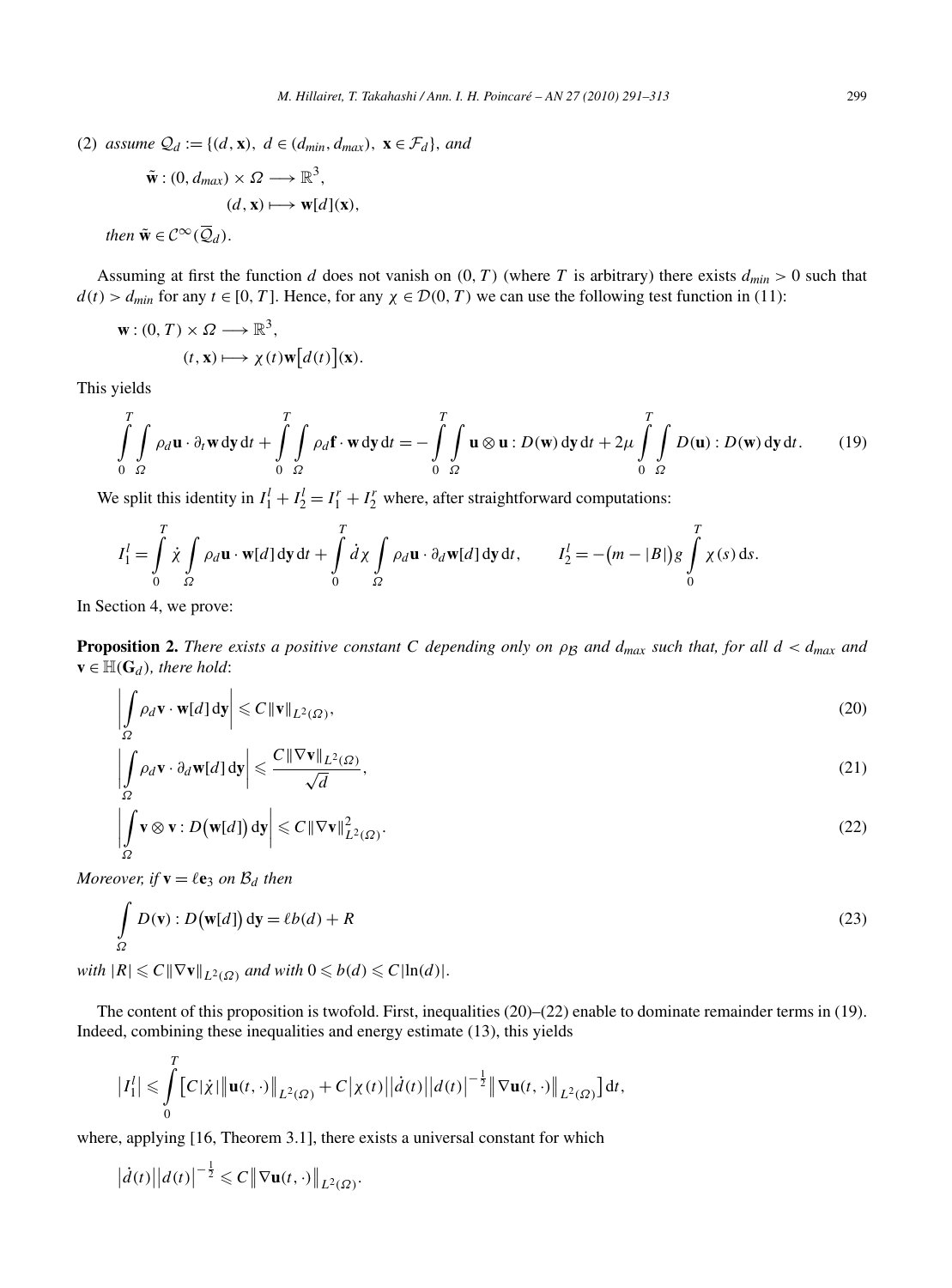Consequently

$$
|I_1^l| \leqslant C_0\big( \|\dot{\chi}\|_{L^1(0,T)} + \|\chi\|_{L^\infty(0,T)}\big)
$$

with a constant *C*<sup>0</sup> depending only on initial data and on the size of *Ω*. We emphasize that here (13) implies decrease of the total energy of the system. As *Ω* is bounded this implies a *T* -independent control on the solution **u** in  $L^{\infty}(0, T; L^2(\Omega)) \cap L^2(0, T; H_0^1(\Omega))$ . This uniform estimate would not persist if **f** were not deriving from such a potential. Similarly

$$
\left|I_1^r\right| \leqslant \int\limits_0^T C\|\chi\|_{L^\infty(0,T)} \left\|\nabla\mathbf{u}(t,\cdot)\right\|_{L^2(\Omega)}^2 \mathrm{d}t \leqslant C_0\|\chi\|_{L^\infty(0,T)}.
$$

Second, inequality (23) computes the drag acted on a body in a fluid flow **v** with a precision  $O(|\nabla \mathbf{v}|_{L^2(Q)})$ . In the frame of our weak solution, this leads to

$$
\left|I_2^r - 2\mu \int_0^T \chi(t) \dot{a}(t) b\big(d(t)\big) dt\right| \leqslant C_0 \| \chi \|_{L^\infty(0,T)} \sqrt{T},
$$

where  $\dot{a}(t) = \dot{d}(d+2)/\sqrt{d^2+4d}$  (see (18)). Eventually (19) reduces to:

$$
\int_{0}^{T} \chi(t) \bigg[ 2\mu \frac{\dot{d}(t)(d(t)+2)b(d(t))}{\sqrt{d(t)^{2}+4d(t)}} + (m-|\mathcal{B}|)g \bigg] dt \leq C_{0}(1+\sqrt{T}) \big[ ||\chi||_{L^{\infty}(0,T)} + ||\dot{\chi}||_{L^{1}(0,T)} \big].
$$

Using a family of functions  $\chi$  increasing toward the characteristic function of  $(0, T)$ , we obtain

$$
\int_{0}^{T} 2\mu \frac{\dot{d}(t)(d(t)+2)}{\sqrt{d(t)^{2}+4d(t)}} b(d(t)) dt \leqslant -(m-|\mathcal{B}|) gT + C_{0}(1+\sqrt{T}).
$$
\n(24)

On the other hand, the above control on *b* implies

$$
d \mapsto \int_{d_0}^{d} b(s) \frac{s+2}{\sqrt{s^2+4s}} ds
$$

is bounded continuous when *d* goes to 0. Hence, (24) leads to a contradiction for a time  $T_0$  depending only on initial conditions, as in our toy-model. This completes the proof of Theorem 2.

# **3. Constructing the test functions**

In this section we construct the test functions we have used to prove Theorem 2. We compute an analytic formula in the half space  $\mathcal{P}^l := \{(x_1, x_2, x_3) \in \mathbb{R}^3; x_1 \leq 0\}$ , the test functions are extended to the half space  $\mathcal{P}^r := \{(x_1, x_2, x_3) \in \mathbb{R}^3; x_1 \geq 0\}$  by applying the symmetry operator  $S_D$ . In each half space, it is more convenient to work in a local orthonormal frame attached to the moving ball B*.* The origin of this local frame is **G** and the associated direct orthonormal basis is  $(\tilde{\mathbf{e}}_1, \tilde{\mathbf{e}}_2, \tilde{\mathbf{e}}_3)$ . We consider  $\tilde{\mathbf{e}}_2 = \mathbf{e}_2$  and  $\tilde{\mathbf{e}}_3$  is such that  $(\mathbf{G} - \mathbf{G}^l) = (2 + d)\tilde{\mathbf{e}}_3$ . For any  $\mathbf{x} \in \mathbb{R}^3$ we denote by  $\tilde{\mathbf{x}} = (\tilde{x}_1, \tilde{x}_2, \tilde{x}_3)$  its coordinates in this new frame. In particular, the following holds:

$$
\tilde{\mathbf{x}} = Q_{\alpha}(\mathbf{x} - \mathbf{G})
$$
 or  $\mathbf{x} = \mathbf{G} + Q_{\alpha}^{-1}\tilde{\mathbf{x}}$ 

with  $Q_\alpha$  the rotation with axis  $\mathbb{R}e_2$  and angle  $\alpha$  (see Fig. 2 for the definition of  $\alpha$ ). We also introduce  $(r, \theta, z)$  the cylindrical coordinates:

$$
\tilde{x}_1 = r \cos(\theta), \qquad \tilde{x}_2 = r \sin(\theta), \qquad \tilde{x}_3 = z.
$$

In what follows, we keep this convention for sets. Namely, if not precisely mentioned, for any set  $S \subset \mathbb{R}^3$  the following holds: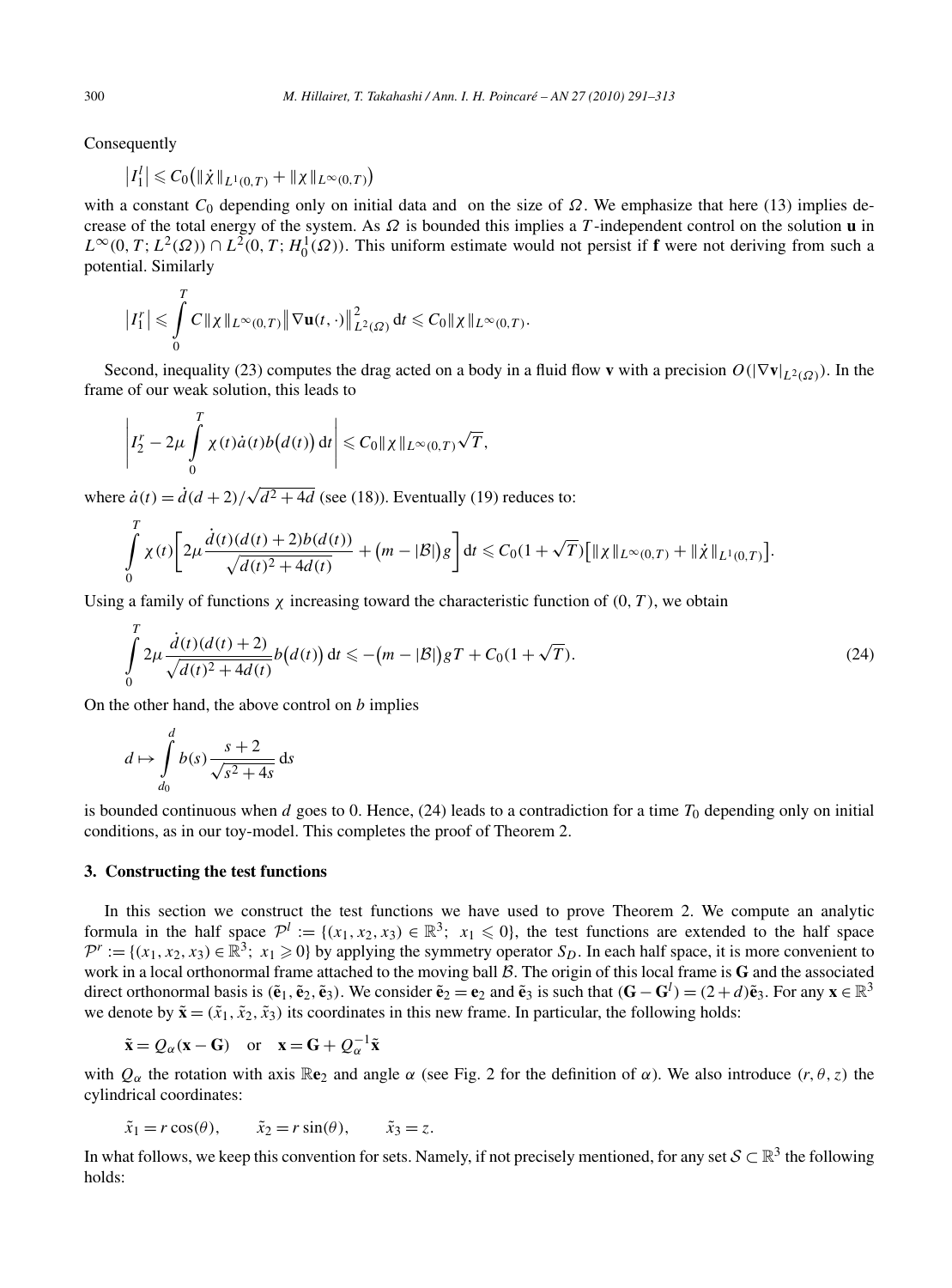

Fig. 2. Detailed description of the geometry.

$$
\tilde{S} = Q_{\alpha}(S - \mathbf{G})
$$
 or  $S = \mathbf{G} + Q_{\alpha}^{-1}\tilde{S}$ .

Actually, we shall only make one exception. Indeed, in this new frame the ball  $\beta$  is fixed and centered in  $\bf{0}$  whereas the center  $\mathbf{G}^l$  of  $\mathcal{B}^l$  has moving coordinates  $(0, 0, -2 - d)$ . Consequently, we prefer to use  $\tilde{\mathcal{B}}_*$  for the image of  $\mathcal{B}$  (which is fixed) and  $\tilde{B}_d$  for the image of  $\mathcal{B}^l$ . Hence,  $\tilde{B}_*$  and  $\tilde{B}_d$  are the unit balls in  $\mathbb{R}^3$  having the origin and  $(0, 0, -2 - d)$ for respective centers.

When  $d = 0$ , the fluid domain  $\tilde{\mathcal{F}}_0$  has a cusp where  $\tilde{\mathcal{B}}_*$  is in contact with  $\tilde{\mathcal{B}}_0$ . In order to surround this singularity we introduce a family of neighborhoods of the points realizing the distance between  $\tilde{B}_d$  and  $\tilde{B}_*$ . Given  $d \in (0, d_{max})$ and  $l \in (0, 1)$ , we denote by  $\overline{Q}_{d,l}$  the cylindric domain between  $\overline{B}_*$  and  $\overline{B}_d$  with radius *l*:

$$
\tilde{\Omega}_{d,l} := \left\{ (r, \theta, z) \in \tilde{\mathcal{F}}_d \text{ such that } r \in [0, l), z \in \left( -(2 + d), 0 \right) \right\}. \tag{25}
$$

We remark that, given  $d_{max} > 0$ , there exists  $l_{max} > 0$  such that  $\tilde{Q}_{d, l_{max}} \subset \tilde{\mathcal{P}}^l$  for any  $d \in [0, d_{max}]$ . We assume  $l_{max}$  > 1/2. This is equivalent to considering a weak solution on a time-range where  $d_{max}$  is sufficiently small.

We notice that the upper boundary and the lower boundary of  $\tilde{Q}_{d,l}$  are parametrized respectively by:

$$
(r, \theta, z) \in \partial \tilde{\Omega}_{d,l} \cap \partial \tilde{\mathcal{B}}_* \quad \Leftrightarrow \quad \big\{ r \in [0, l) \text{ with } z = \delta_*(r) \big\},
$$

where

$$
\delta_*(s) := -\sqrt{1 - s^2}, \quad \forall s \in [0, 1), \tag{26}
$$

and

$$
(r, \theta, z) \in \partial \tilde{\Omega}_{d,l} \cap \partial \tilde{\mathcal{B}}_d \iff \{r \in [0, l) \text{ with } z = \delta_d(r)\},\
$$

where, for all  $d > 0$ ,

$$
\delta_d(s) := -(2+d) + \sqrt{1-s^2}, \quad \forall s \in [0,1).
$$
\n(27)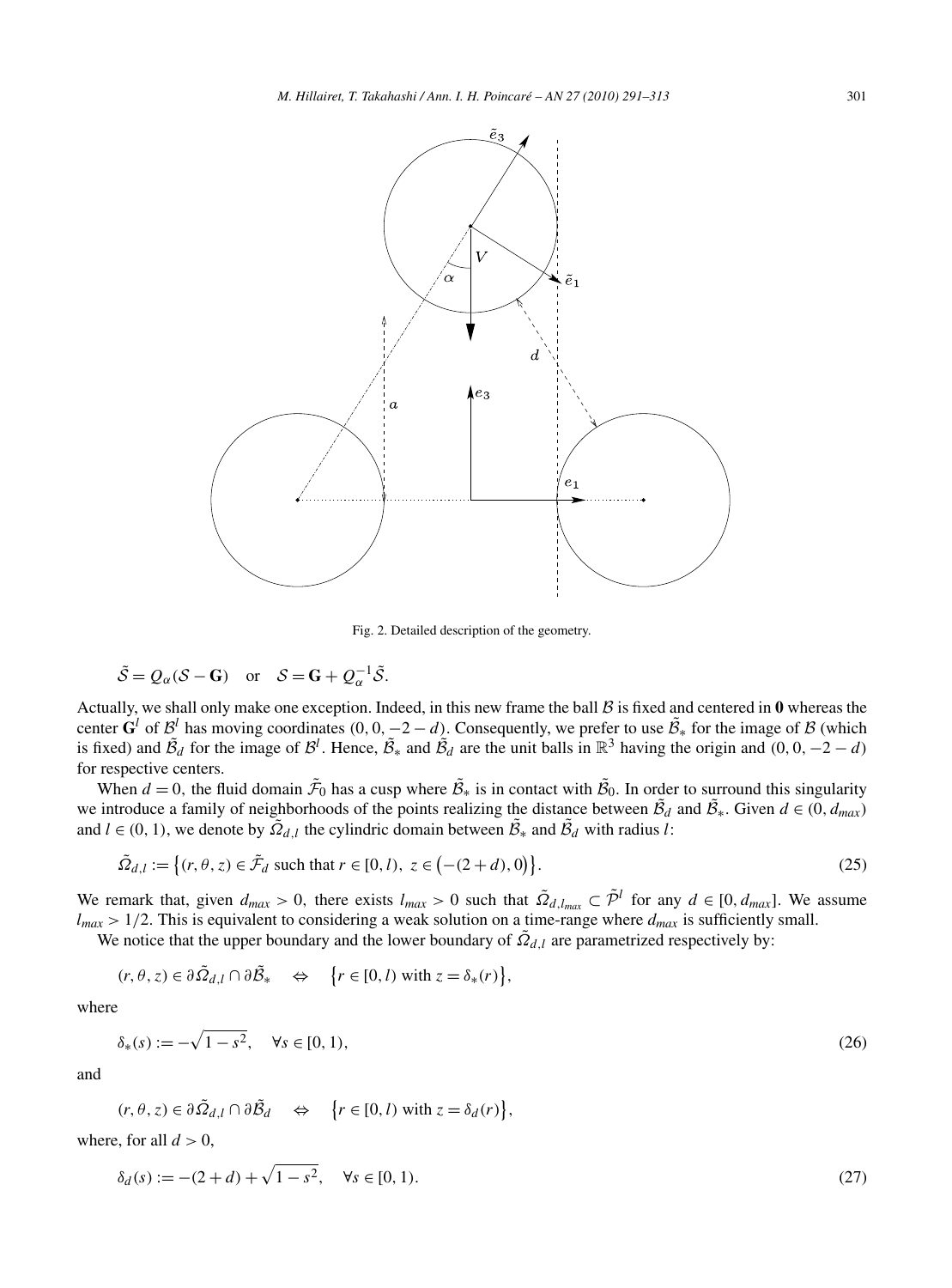Finally, the remainder of the geometry (i.e. outside  $\tilde{Q}_{d,1/2}$ ) is "smooth" in the sense that, there exists a width  $d_0$  such that, for any distance  $d \in [0, d_{max}]$  the annuli with width  $d_0$  which surround the boundaries of  $\tilde{\mathcal{B}}_*$  and the hole  $\tilde{\mathcal{B}}_d$  are subsets of  $\tilde{\mathcal{F}}_d$ . To turn this into a quantitative information, we define:

$$
d_0 = \frac{1}{2} \inf_{0 \leq d \leq d_{max}} \text{dist} \big( \partial \tilde{B}_* \cap (\tilde{\Omega}_{d, \frac{1}{4}})^c, \partial \tilde{B}_d \cap (\tilde{\Omega}_{d, \frac{1}{4}})^c \big) = \frac{\sqrt{17/16} - 1}{2}.
$$

With this choice, for a radius M of the cavity large enough, for any  $d \in [0, d_{max}]$  and  $\tilde{\mathbf{x}} \notin \tilde{\Omega}_{d,1/4}$ , if  $0 < \text{dist}(\tilde{\mathbf{x}}, \tilde{\theta}_d) <$  $d_0$  or  $0 <$  dist $(\tilde{\mathbf{x}}, \tilde{\mathcal{B}}_*) < d_0$  then  $\tilde{\mathbf{x}}$  is in the fluid domain  $\tilde{\mathcal{F}}_d$ . Moreover, for  $d_{max}$  sufficiently small if dist $(\tilde{\mathbf{x}}, \tilde{\mathcal{B}}_d) \leq d_0$ then  $\tilde{\mathbf{x}} \in \tilde{\mathcal{P}}^l$ .

## *3.1. Parallel component*

We first construct a velocity field which is equal to  $\tilde{\mathbf{e}}_1$  on  $\tilde{\mathcal{B}}_*$ . At first, this velocity field is computed in the local frame, i.e., with coordinates  $\tilde{\mathbf{x}}$ . Between the two spheres, our potential vector field reads, in cylindrical coordinates:

$$
\tilde{\mathbf{a}}_{\#}^{ns}(r,\theta,z) = \left(0, \phi_{\#}(r,z), \frac{1}{2}r\sin(\theta)\right), \quad \forall (r,\theta,z) \in \tilde{\Omega}_{d,1/2}.
$$

Hence, the components of  $\tilde{\mathbf{w}}_{\parallel}^{ns}[d] = \text{curl } \tilde{\mathbf{a}}_{\parallel}^{ns}[d]$  read:

$$
\tilde{\mathbf{w}}_{\parallel}^{ns}(r,\theta,z) = \left(\frac{1}{2} - \partial_z \phi_{\parallel}(r,z), 0, \cos(\theta)\partial_r \phi_{\parallel}(r,z)\right), \quad \forall (r,\theta,z) \in \tilde{\Omega}_{d,1/2}.
$$
\n(28)

In this expression, *ns* stands for "non-smooth", this is the part of  $\tilde{w}$  which becomes singular when *d* goes to 0, and  $\phi_{\parallel}$ is a truncation function enabling  $\tilde{\mathbf{w}}_{\ell}^{ns}$  to go from  $(1, 0, 0)$  on  $\partial \tilde{B}_*$  to  $(0, 0, 0)$  on  $\partial \tilde{B}_d$ . We set, in order to fit with these boundary conditions (this is critical in Lemma 3):

$$
\phi_{\parallel}(r,z) = -\frac{\chi_{\parallel}(\lambda(r,z))}{4} \left( \delta_*(r) - \delta_d(r) \right) + \frac{2+d}{4},\tag{29}
$$

with

$$
\chi_{\parallel}(s) = 2s^2 - 2s + 1, \quad \forall s \in (0, 1), \tag{30}
$$

and where  $\lambda$  is the normalized vertical distance do  $\partial \tilde{B}_d$ :

$$
\lambda(r, z) = \frac{z - \delta_d(r)}{\delta_*(r) - \delta_d(r)}.
$$

In the complement of  $\tilde{\Omega}_{d,1/2}$  we set:

$$
\tilde{\mathbf{a}}_{\parallel}^{s} = \frac{\eta_{d_0}(|\tilde{\mathbf{x}} + (0,0,2+d)|-1)}{2} \big(0,(z+2+d)/2,r\sin(\theta)/2\big) + \frac{\eta_{d_0}(|\tilde{\mathbf{x}}|-1)}{2}(\tilde{\mathbf{e}}_1 \times \tilde{\mathbf{x}}), \quad \forall \tilde{\mathbf{x}} \in \mathbb{R}^3.
$$

Here and in what follows, we denote by  $\eta : [0, \infty) \to [0, 1]$  a smooth function such that

$$
\eta(s) = \begin{cases} 1, & \text{if } s < \frac{1}{2}, \\ 0, & \text{if } s > 1, \end{cases}
$$

and, we set  $\eta_{\alpha} = \eta(\cdot/\alpha)$  for all parameter  $\alpha > 0$ . By definition of  $d_0$ , if  $\tilde{\mathbf{x}} \notin \tilde{\Omega}_{d,1/4}$ , then at most one of the functions  $\eta_{d_0}(|\tilde{\mathbf{x}}| + (0, 0, 2 + d)| - 1)$  and  $\eta_{d_0}(|\tilde{\mathbf{x}}| - 1)$  is different from 0.

Finally, we set:

$$
\tilde{\mathbf{a}}_{\parallel} = \begin{cases} \eta_{1/2}(r)\tilde{\mathbf{a}}_{\parallel}^{ns} + (1 - \eta_{1/2}(r))\tilde{\mathbf{a}}_{\parallel}^{s}, & \text{in } \tilde{\Omega}_{d,1/2}, \\ \tilde{\mathbf{a}}_{\parallel}^{s}, & \text{in } \mathbb{R}^{3} \setminus (\tilde{\Omega}_{d,1/2} \cup \tilde{\mathcal{B}}_{*} \cup \tilde{\mathcal{B}}_{d}), \end{cases}
$$

and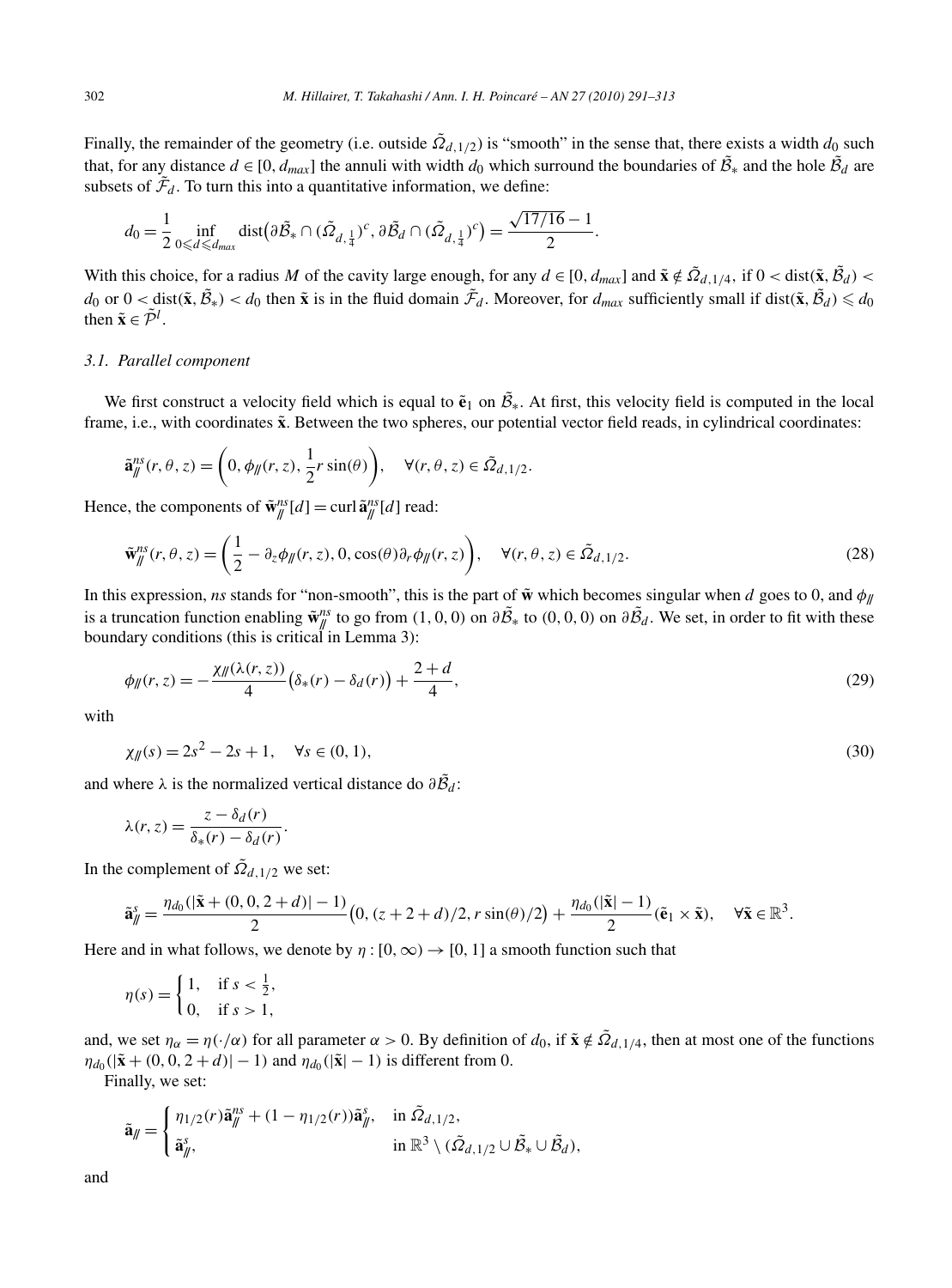$$
\tilde{\mathbf{w}}_{\parallel}(d) = \begin{cases}\n\text{curl } \tilde{\mathbf{a}}_{\parallel}, & \text{in } \mathbb{R}^3 \setminus (\tilde{\mathcal{B}}_* \cup \tilde{\mathcal{B}}_d), \\
\tilde{\mathbf{e}}_1, & \text{in } \tilde{\mathcal{B}}_*, \\
0, & \text{in } \tilde{\mathcal{B}}_d.\n\end{cases}
$$

This family of functions  $(\tilde{\mathbf{w}}_N[d])_{d>0}$  satisfies the following result.

**Proposition 3.** *For any d >* 0*, the following holds*:

(1)  $\tilde{\mathbf{w}}_{\ell}$   $[d] \in \mathcal{C}(\mathbb{R}^3)$ , *with*:

$$
\tilde{\mathbf{w}}_{\mathscr{J}}[d] = \tilde{\mathbf{e}}_1 \quad on \ \tilde{\mathcal{B}}_*, \qquad \tilde{\mathbf{w}}_{\mathscr{J}}[d] = 0 \quad on \ \tilde{\mathcal{B}}_d.
$$

(2) *In a neighborhood of*  $\partial \tilde{\mathcal{P}}^l$ 

$$
\tilde{\mathbf{w}}_{\ell}[d](\tilde{\mathbf{x}}) = \operatorname{curl}_{\tilde{\mathbf{x}}} \left( \frac{\eta_{d_0}(|\tilde{\mathbf{x}}| - 1)}{2} \tilde{\mathbf{e}}_1 \times \tilde{\mathbf{x}} \right). \tag{31}
$$

**Proof.** As  $d > 0$ , the only difficulty to obtain (1) is to prove continuity through  $\partial \tilde{B}_d$  and  $\partial \tilde{B}_*$ . In the following we drop arguments in *λ* and we denote by subscripts its differentiations. For example,

$$
\lambda_z = \frac{1}{\delta_*(r) - \delta_d(r)}, \qquad \lambda_r = -\frac{\delta_d'(r)}{\delta_*(r) - \delta_d(r)} - \lambda \frac{\delta'_*(r) - \delta_d'(r)}{\delta_*(r) - \delta_d(r)}.
$$

Differentiating  $\phi_{\parallel}$ , this yields

$$
\partial_z \phi_{jj}(r, z) = -\frac{\chi_{jj}(\lambda)}{4} \lambda_z (\delta_*(r) - \delta_d(r)) = -\frac{\chi_{jj}(\lambda)}{4},\tag{32}
$$

$$
\partial_r \phi_{\parallel}(r,z) = -\frac{\chi_{\parallel}'(\lambda)}{4} \lambda_r \left( \delta_*(r) - \delta_d(r) \right) - \frac{\chi_{\parallel}(\lambda)}{4} \left( \delta'_*(r) - \delta'_d(r) \right),\tag{33}
$$

where

$$
\chi_{jj}(0) = \chi_{jj}(1) = 1,
$$
  $\chi'_{jj}(0) = -2,$   $\chi'_{jj}(1) = 2.$   
As a consequence for  $\lambda = 0$  ( $z = \delta_d(r)$ ):

$$
\tilde{\mathbf{a}}_{\parallel}^{ns}(\tilde{\mathbf{x}}) = (0, (z + (2 + d))/2, r \sin(\theta)/2) \text{ and } \tilde{\mathbf{w}}_{\parallel}^{ns}(\tilde{\mathbf{x}}) = \mathbf{0}, \quad \forall \tilde{\mathbf{x}} \in \partial \tilde{\mathcal{B}}_{d} \cap \partial \tilde{\Omega}_{d,1/4},
$$
\n(34)

and for  $\lambda = 1$  ( $z = \delta_*(r)$ ):

$$
\tilde{\mathbf{a}}_{\parallel}^{ns}(\tilde{\mathbf{x}}) = (\tilde{\mathbf{e}}_1 \times \tilde{\mathbf{x}})/2 \quad \text{and} \quad \tilde{\mathbf{w}}_{\parallel}^{ns}(\tilde{\mathbf{x}}) = \tilde{\mathbf{e}}_1, \quad \forall \tilde{\mathbf{x}} \in \partial \tilde{B}_* \cap \partial \tilde{\Omega}_{d,1/4}.
$$

Concerning the smooth part, we recall that we chose  $d_0$  so that outside  $\overline{Q}_{d,1/4}$ , we have:

$$
\eta_{d_0}(|\tilde{\mathbf{x}} - (0, 0, -(2+d))| - 1) = 1, \qquad \eta_{d_0}(|\tilde{\mathbf{x}}| - 1) = 0, \eta'_{d_0}(|\tilde{\mathbf{x}} - (0, 0, -(2+d))| - 1) = 0, \qquad \eta'_{d_0}(|\tilde{\mathbf{x}}| - 1) = 0, \qquad \forall \tilde{\mathbf{x}} \in \partial \tilde{\mathcal{B}}_d,
$$

and

$$
\eta_{d_0}(|\tilde{\mathbf{x}} - (0, 0, -(2+d))| - 1) = 0, \qquad \eta_{d_0}(|\tilde{\mathbf{x}}| - 1) = 1, \eta'_{d_0}(|\tilde{\mathbf{x}} - (0, 0, -(2+d))| - 1) = 0, \qquad \eta'_{d_0}(|\tilde{\mathbf{x}}| - 1) = 0, \qquad \forall \tilde{\mathbf{x}} \in \partial \tilde{\mathcal{B}}_*.
$$

Consequently, outside  $\tilde{\Omega}_{d,1/4}$ :

$$
\begin{cases}\n\tilde{\mathbf{a}}_{\parallel}^s(\tilde{\mathbf{x}}) = (0, (z + 2 + d)/2, r \sin(\theta)/2), & \tilde{\mathbf{w}}_{\parallel}^s(\tilde{\mathbf{x}}) = \mathbf{0}, \text{ on } \partial \tilde{B}_d, \\
\tilde{\mathbf{a}}_{\parallel}^s(\tilde{\mathbf{x}}) = (\tilde{\mathbf{e}}_1 \times \tilde{\mathbf{x}})/2, & \tilde{\mathbf{w}}_{\parallel}^s(\tilde{\mathbf{x}}) = \tilde{\mathbf{e}}_1,\n\end{cases}
$$
\n(36)

The continuity of  $\tilde{\mathbf{w}}_{\parallel}(d)$  through  $\partial \tilde{\mathcal{B}}_{*}$  and  $\partial \tilde{\mathcal{B}}_{d}$  yields by interpolation of (34)–(35) and (36).

Finally, equality (31) holds outside  $\tilde{\Omega}_{d,1/2}$  and at distance larger than  $d_0$  of  $\tilde{\beta}_d$ . Due to our choice for  $d_0$  and because we assume  $1/2 < l_{max}$ , this equality holds in particular in a neighborhood of  $\partial \tilde{P}^l$ .  $\Box$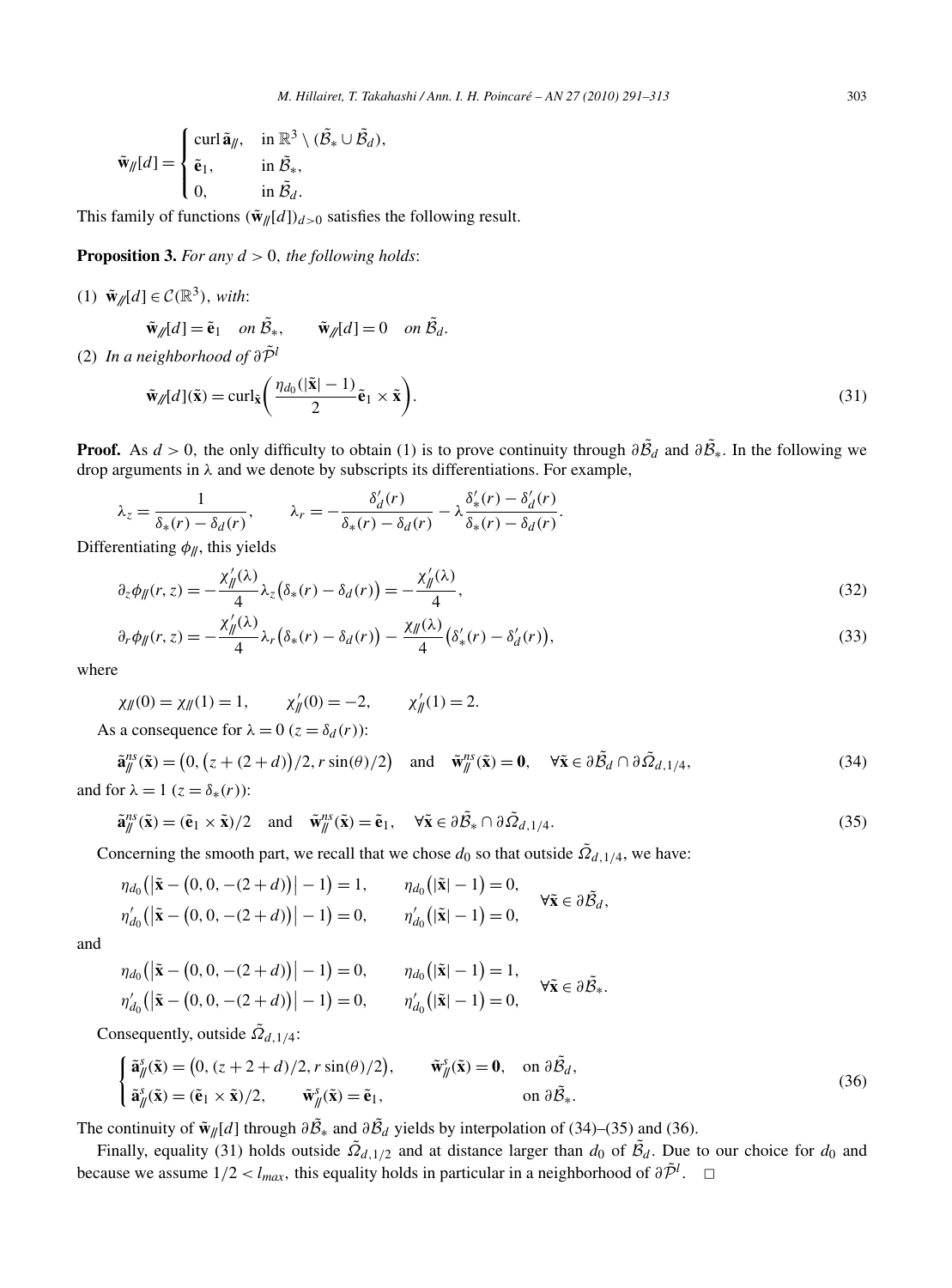# *3.2. Normal component*

Now, we construct a velocity field which is equal to  $\tilde{\mathbf{e}}_3$  on  $\tilde{\mathcal{B}}_*$ . This is the direction along which the ball  $\tilde{\mathcal{B}}_*$  gets closer to the hole  $\tilde{B}_d$ . This construction is completely similar to the one in [11]. We only change the value of  $\lambda$  by using the formula of the previous section. Hence, our potential vector field reads, in cylindrical coordinates:

$$
\tilde{\mathbf{a}}_{\perp}^{ns}(r,\theta,z) = (-\phi_{\perp}\sin\theta,\phi_{\perp}\cos\theta,0), \quad \forall (r,\theta,z) \in \tilde{\Omega}_{d,1/2},
$$

where

$$
\phi_{\perp}(r,z) = r\chi_{\perp}(\lambda),\tag{37}
$$

with

$$
\chi_{\perp}(s) = \frac{s^2(3-2s)}{2} \quad (s \in (0,1)).
$$

Consequently, for all  $(r, \theta, z) \in \tilde{\Omega}_{d,1/2}$ :

$$
\tilde{\mathbf{w}}_{\perp}^{ns}(r,\theta,z) = \operatorname{curl} \tilde{\mathbf{a}}_{\perp}^{ns} = \left(-\partial_z \phi_{\perp} \cos \theta, -\partial_z \phi_{\perp} \sin \theta, \partial_r \phi_{\perp} + \frac{\phi_{\perp}}{r}\right).
$$
\n(38)

In the complement of  $\tilde{\Omega}_{d,1/2}$ , we set:

$$
\tilde{\mathbf{a}}_{\perp}^{s} = \frac{\eta_{d_0}(|\tilde{\mathbf{x}}| - 1)}{2} (\tilde{\mathbf{e}}_3 \times \tilde{\mathbf{x}}), \quad \forall \tilde{\mathbf{x}} \in \mathbb{R}^3
$$

and we obtain the final potential by interpolation:

$$
\tilde{\mathbf{a}}_{\perp} = \begin{cases} \eta_{1/2}(r)\tilde{\mathbf{a}}_{\perp}^{ns} + (1 - \eta_{1/2}(r))\tilde{\mathbf{a}}_{\perp}^{s}, & \text{in } \tilde{\Omega}_{d,1/2}, \\ \tilde{\mathbf{a}}_{\perp}^{s}, & \text{in } \mathbb{R}^{2} \setminus (\tilde{\Omega}_{d,1/2} \cup \tilde{\mathcal{B}}_{d} \cup \tilde{\mathcal{B}}_{s}). \end{cases}
$$

Finally, we set:

$$
\tilde{\mathbf{w}}_{\perp}[d] = \begin{cases}\n\operatorname{curl} \tilde{\mathbf{a}}_{\perp}, & \text{in } \mathbb{R}^3 \setminus (\tilde{\mathcal{B}}_{*} \cup \tilde{\mathcal{B}}_{d}), \\
\tilde{\mathbf{e}}_{3}, & \text{in } \tilde{\mathcal{B}}_{*}, \\
0, & \text{in } \tilde{\mathcal{B}}_{d}.\n\end{cases}
$$

**Proposition 4.** *For any d >* 0*, the following holds*:

(1)  $\tilde{\mathbf{w}}$  ⊥[*d*] ∈  $\mathcal{C}(\mathbb{R}^3)$ , *with*:

$$
\tilde{\mathbf{w}}_{\perp}[d] = \tilde{\mathbf{e}}_3 \quad on \ \tilde{\mathcal{B}}_*, \qquad \tilde{\mathbf{w}}_{\perp}[d] = 0 \quad on \ \tilde{\mathcal{B}}_d.
$$

(2) *In a neighborhood of*  $\partial \tilde{\mathcal{P}}^l$ 

$$
\tilde{\mathbf{w}}_{\perp}[d](\tilde{\mathbf{x}}) = \operatorname{curl}_{\tilde{\mathbf{x}}} \left( \frac{\eta_{d_0}(|\tilde{\mathbf{x}}| - 1)}{2} \tilde{\mathbf{e}}_3 \times \tilde{\mathbf{x}} \right).
$$

**Proof.** The proof is exactly the same as for the parallel component. We let the reader refer to [11] for technical details.  $\square$ 

*3.3. Complete test function*

We recall that, by definition:

$$
\mathbf{e}_3 = \cos(\alpha)\tilde{\mathbf{e}}_3 - \sin(\alpha)\tilde{\mathbf{e}}_1, \qquad \tilde{\mathbf{e}}_3 = Q_{-\alpha}\mathbf{e}_3, \qquad \tilde{\mathbf{e}}_1 = Q_{-\alpha}\mathbf{e}_1,
$$

with  $\alpha \in (0, \pi/2)$  given by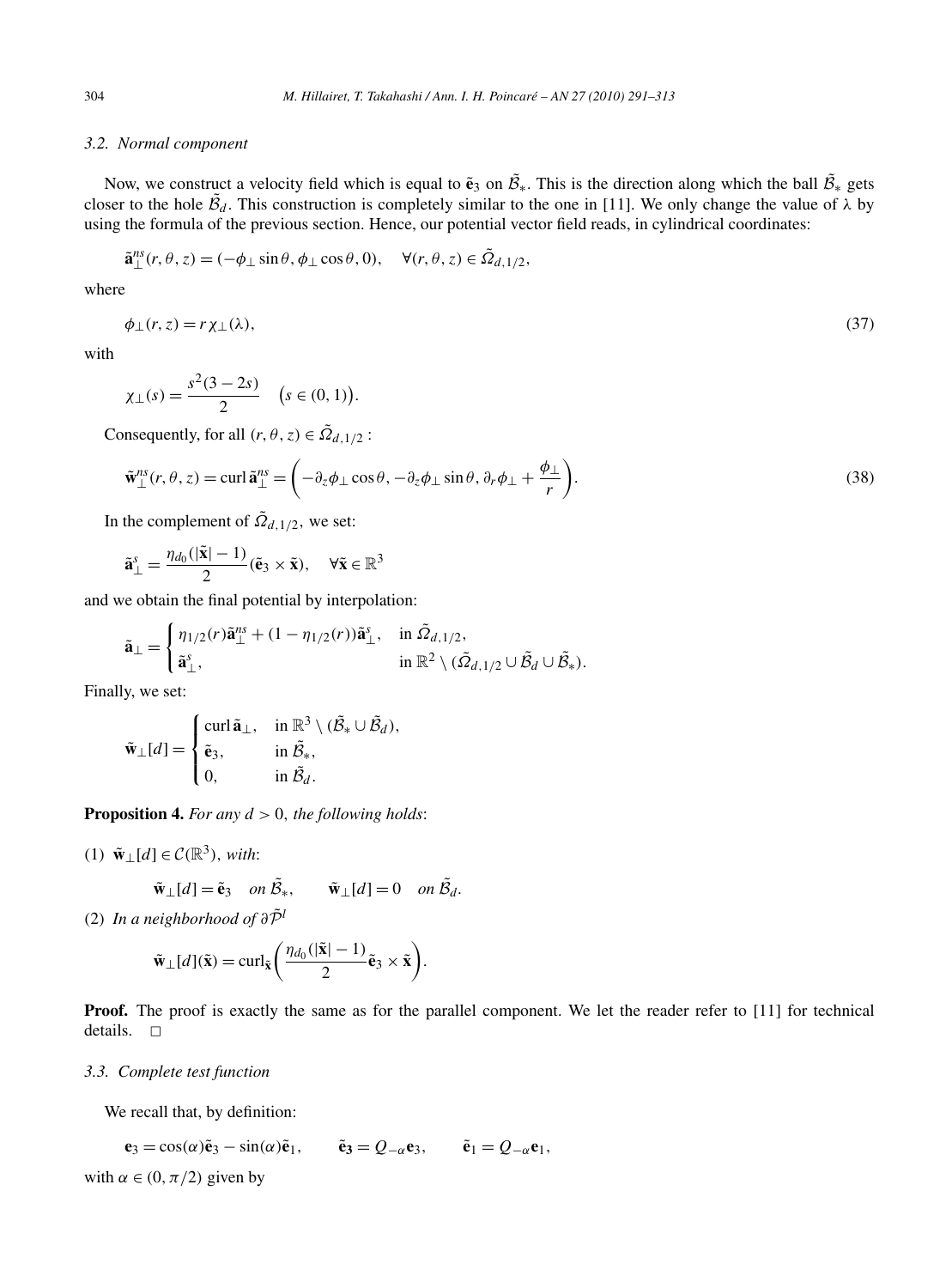$$
\sin(\alpha) = \frac{2}{2+d}, \qquad \cos(\alpha) = \frac{\sqrt{d^2 + 4d}}{2+d}.\tag{39}
$$

Hence, in order to obtain a velocity field with rigid velocity  $e_3$ , we set

$$
\tilde{\mathbf{w}}[d](\tilde{\mathbf{x}}) = \cos \alpha \tilde{\mathbf{w}}_{\perp}[d](\tilde{\mathbf{x}}) - \sin \alpha \tilde{\mathbf{w}}_{\parallel}[d](\tilde{\mathbf{x}}). \tag{40}
$$

In the global frame (the one without tildes), this velocity field reads

$$
\mathbf{w}[d](\mathbf{x}) = Q_{-\alpha} \tilde{\mathbf{w}}[d] (Q_{\alpha}(\mathbf{x} - \mathbf{G}_d))
$$
\n(41)

for all  $\mathbf{x} \in \mathcal{P}^l$ , or more precisely:

$$
\mathbf{w}[d](\mathbf{x}) = \cos \alpha \, Q_{-\alpha} \tilde{\mathbf{w}}_{\perp}[d] \big( Q_{\alpha}(\mathbf{x} - \mathbf{G}_d) \big) - \sin \alpha \, Q_{-\alpha} \tilde{\mathbf{w}}_{\parallel}[d] \big( Q_{\alpha}(\mathbf{x} - \mathbf{G}_d) \big).
$$

As mentioned above, we obtain our test-velocity field in the remainder of the geometry by symmetry

$$
\mathbf{w}[d](\mathbf{x}) = S_D[\mathbf{w}[d]](\mathbf{x}), \quad \forall \mathbf{x} \in \mathcal{P}^r.
$$

The family  $(w[d])_{d>0}$  constructed this way satisfies Proposition 1. The only difficulty to prove this, is to obtain that **w** is smooth in a neighborhood of  $\partial P^l = \partial P^r$ . But, in a neighborhood of  $\partial P^l$  inside  $P^l$ , we have by substitution:

$$
\mathbf{w}[d](\mathbf{x}) = \operatorname{curl}_{\mathbf{x}} \left( \eta_{d_0} \left( |\mathbf{x} - \mathbf{G}_d| - 1 \right) \frac{(\mathbf{e}_3 \times (\mathbf{x} - \mathbf{G}_d))}{2} \right)
$$
  
=  $\eta'_{d_0} \left( |\mathbf{x} - \mathbf{G}_d| - 1 \right) \frac{\mathbf{x} - \mathbf{G}_d}{|\mathbf{x} - \mathbf{G}_d|} \times \frac{(\mathbf{e}_3 \times (\mathbf{x} - \mathbf{G}_d))}{2} + \eta_{d_0} \left( |\mathbf{x} - \mathbf{G}_d| - 1 \right) \mathbf{e}_3.$ 

As  $e_3$  is symmetric with respect to *D*, the same formula holds in the other half space. Therefore, **w** is smooth in the whole fluid domain as long as  $d \neq 0$ . We also emphasize that **w** is symmetric with respect to *D* so that we only estimate the restriction of **w** to  $\mathcal{P}^l$  in what follows.

## **4. Estimating the test functions**

This section is devoted to Proposition 2. The method is similar for all inequalities. First, we reduce these computations in the global framework to inequalities in the local one. Then, in the local framework, we prove such inequalities hold by using the analytic formulas defining  $\tilde{\mathbf{w}}[d]$ . The computations are done for  $d < 1$  so that the result holds in particular for  $d < d_{max}$ .

For example computing the left-hand side of (20), we have:

$$
\int_{\Omega} \rho_d \mathbf{u} \cdot \mathbf{w}[d] \, \mathrm{d} \mathbf{y} = \int_{\mathcal{P}^l} \rho_d \mathbf{u} \cdot \mathbf{w}[d] \, \mathrm{d} \mathbf{y} + \int_{\mathcal{P}^r} \rho_d \mathbf{u} \cdot \mathbf{w}[d] \, \mathrm{d} \mathbf{y}.
$$

We focus on the term in  $\mathcal{P}^l$ . The other domination is computed by symmetry. We split:

$$
\int_{\mathcal{P}^l} \rho_d \mathbf{u} \cdot \mathbf{w}[d] \, \mathrm{d} \mathbf{y} = \int_{\Omega_{d,1/4}} \rho_d \mathbf{u} \cdot \mathbf{w}[d] \, \mathrm{d} \mathbf{y} + \int_{\mathcal{P}^l \setminus \Omega_{d,1/4}} \rho_d \mathbf{u} \cdot \mathbf{w}[d] \, \mathrm{d} \mathbf{y}.
$$

By construction,

 $\tilde{\mathbf{a}}[d](\tilde{\mathbf{x}}) := \cos \alpha(t) \tilde{\mathbf{a}} \cdot [d](\tilde{\mathbf{x}}) - \sin \alpha(t) \tilde{\mathbf{a}} \cdot [d](\tilde{\mathbf{x}})$ 

is continuous in *d,* smooth in the spatial variable and with compact support in

$$
\left\{(d, \mathbf{x}) \in [0, 1] \times \mathbb{R}^3; \ \mathbf{x} \notin \tilde{\Omega}_{d, 1/4} \right\}.
$$

Thus, there exists a constant  $C = C(\beta)$  independent of *d* such that

$$
\|\tilde{\mathbf{a}}\|_{H^{\beta}(\tilde{\mathcal{F}}_d\backslash \tilde{\Omega}_{d,1/4})}\leqslant C, \quad \forall d<1.
$$

As a consequence, we only focus on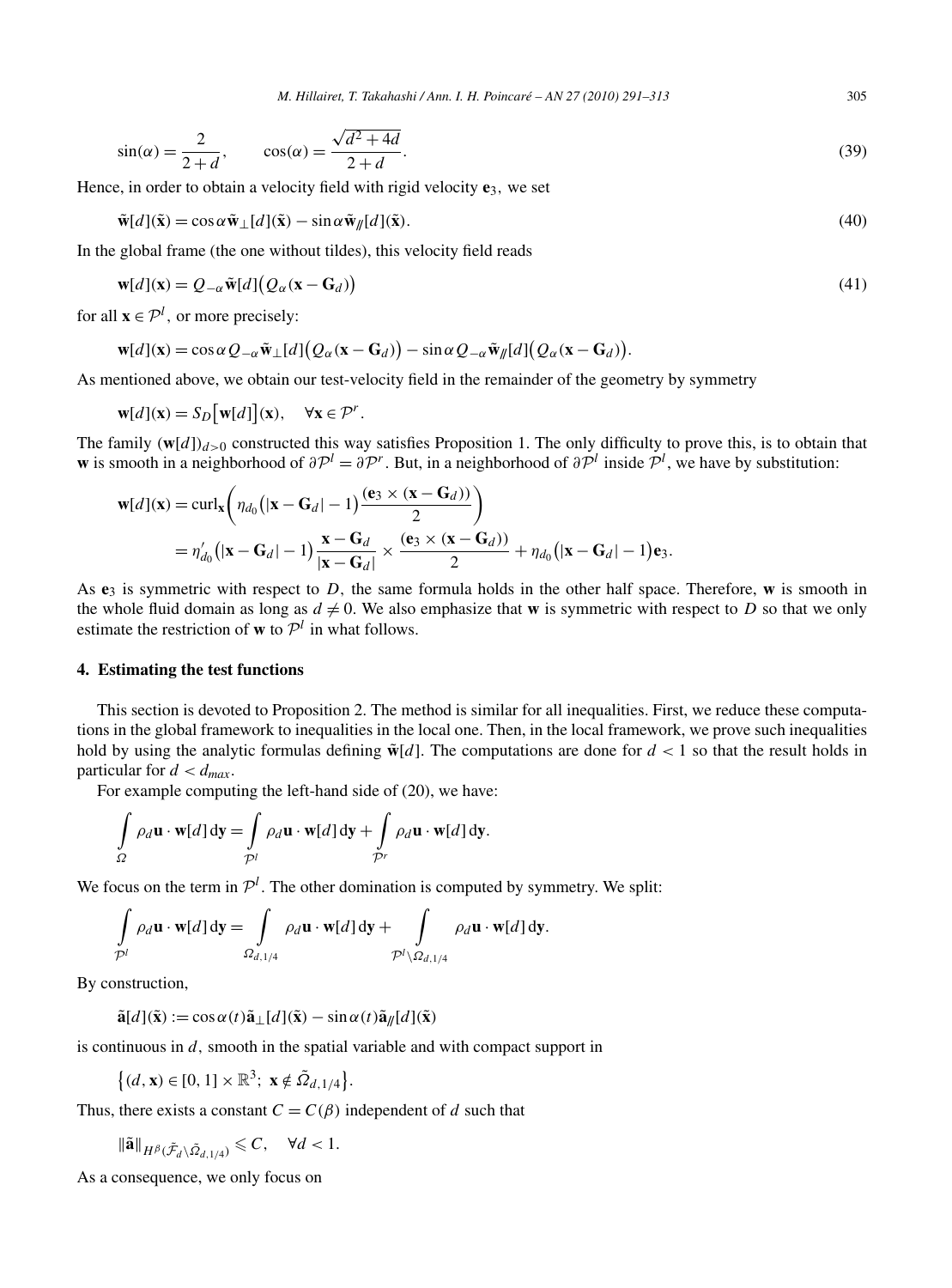$$
\left|\int_{\Omega_{d,1/4}} \rho_d \mathbf{u} \cdot \mathbf{w}[d] \, \mathrm{d}\mathbf{y}\right| \leqslant C \|\mathbf{u}\|_{L^2(\Omega)} \|\mathbf{w}[d]\|_{L^2(\Omega_{d,1/4})}.
$$

Using that  $Q_\alpha$  is a unit transformation, the proof of (20), as other dominations in Proposition 2, is reduced to estimate  $\tilde{\mathbf{w}}[d]$  in  $\tilde{\Omega}_{d,1/4}$ .

First, to end up the proof of (20) and in preparation for (23), we obtain the following result.

**Proposition 5.** *The function*  $\tilde{\mathbf{w}}[d]$  *defined in* (40) *satisfies* 

$$
\left\| \tilde{\mathbf{w}}[d] \right\|_{L^2(\tilde{\Omega}_{d,1/4})} \leqslant C,
$$
\n
$$
\left\| \nabla \tilde{\mathbf{w}}[d] \right\|_{L^2(\tilde{\Omega}_{d,1/4})} \leqslant C \sqrt{\ln(1/d)},
$$
\n
$$
(43)
$$

*for any*  $d > 0$ *, with a constant C independent of*  $d$ *.* 

**Proof.** To prove (42), we apply Lemmata 3 and 4. This yields that, for any  $(r, \theta, z) \in \tilde{\Omega}_{d,1/4}$ , and  $d \in (0, 1)$ ,

$$
\left|\tilde{\mathbf{w}}_{\perp}^{ns}\right| \leqslant |\partial_z \phi_{\perp}| + |\partial_r \phi_{\perp}| + \frac{|\phi_{\perp}|}{r} \leqslant C\left(1 + \frac{r}{\delta_*(r) - \delta_d(r)}\right),\tag{44}
$$

$$
\left|\tilde{\mathbf{w}}_{\parallel}^{ns}\right| \leqslant \frac{1}{2} + |\partial_z \phi_{\parallel}| + |\partial_r \phi_{\parallel}| \leqslant C. \tag{45}
$$

Hence, we obtain:

$$
\|\tilde{\mathbf{w}}_{\perp}^{ns}\|_{L^{2}(\tilde{\Omega}_{d,1/4})}^{2}+\|\tilde{\mathbf{w}}_{\parallel}^{ns}\|_{L^{2}(\tilde{\Omega}_{d,1/4})}^{2} \leq C \int_{0}^{r} \int_{\delta_{d}(r)}^{\delta_{*}(r)} \left(1+\frac{r}{\delta_{*}(r)-\delta_{d}(r)}\right)^{2} r \,dz \,dr,
$$

so that Lemma 1 implies (42) holds true.

To prove (43), we first notice that for any **v**,

$$
|\nabla \mathbf{v}| \leqslant C \bigg( |\partial_r \mathbf{v}| + \frac{|\partial_\theta \mathbf{v}|}{r} + |\partial_z \mathbf{v}| \bigg). \tag{46}
$$

From (38) and Lemma 3, we deduce

$$
\left|\partial_r \tilde{\mathbf{w}}_{\perp}^{ns}\right| \leqslant C\left(|\partial_{rz}\phi_{\perp}| + |\partial_{rr}\phi_{\perp}| + \left|\frac{\partial_r \phi_{\perp}}{r} - \frac{\phi_{\perp}}{r^2}\right|\right) \leqslant \frac{C}{\delta_* - \delta_d},\tag{47}
$$

$$
\frac{|\partial_{\theta}\tilde{\mathbf{w}}_{\perp}^{ns}|}{r} \leqslant \frac{|\partial_{z}\phi_{\perp}|}{r} \leqslant \frac{C}{\delta_{*} - \delta_{d}},\tag{48}
$$

$$
\left|\partial_z \tilde{\mathbf{w}}_{\perp}^{ns}\right| \leqslant C\left(|\partial_{zz}\phi_{\perp}| + |\partial_{rz}\phi_{\perp}| + \left|\frac{\partial_z \phi_{\perp}}{r}\right|\right) \leqslant C\left(\frac{r}{(\delta_* - \delta_d)^2} + \frac{1}{\delta_* - \delta_d}\right).
$$
\n(49)

Gathering (46)–(49) yields

$$
\left|\nabla \tilde{\mathbf{w}}_{\perp}^{ns}\right| \leqslant C\bigg(\frac{r}{\left(\delta_* - \delta_d\right)^2} + \frac{1}{\delta_* - \delta_d}\bigg). \tag{50}
$$

From (39) and Lemma 1, we obtain

$$
\|\cos(\alpha)\nabla\tilde{\mathbf{w}}^{ns}_{\perp}\|_{L^2(\tilde{\Omega}_{d,1/4})}\leqslant C\sqrt{d}\left(\sqrt{\ln 1/d}+\frac{1}{\sqrt{d}}\right)\leqslant C.
$$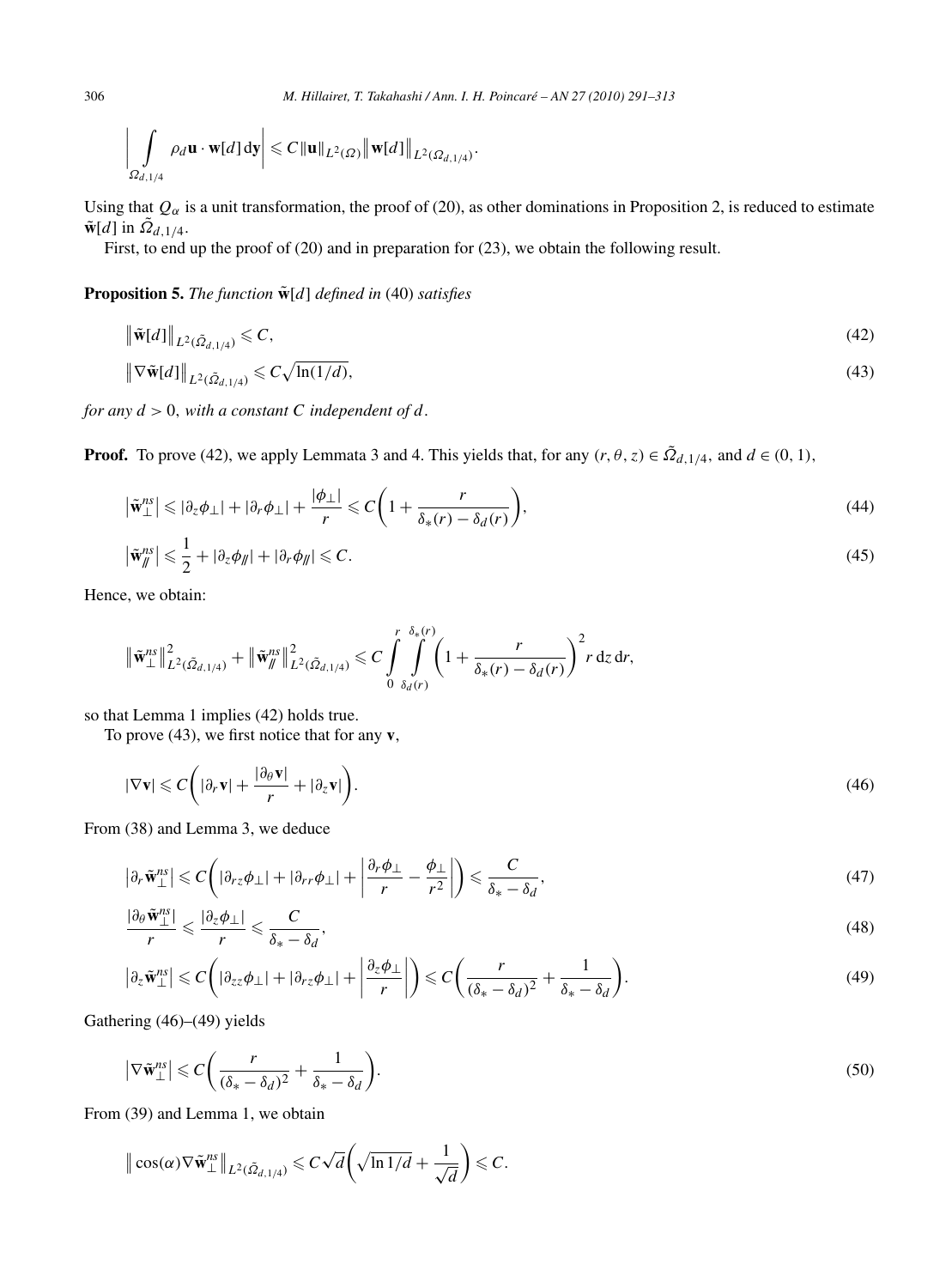From (28) and Lemma 4, we get

$$
\left|\partial_r \tilde{\mathbf{w}}_{\parallel}^{ns}\right| \leqslant C\left(\left|\partial_{rz}\phi_{\parallel}\right| + \left|\partial_{rr}\phi_{\parallel}\right|\right) \leqslant C\left(\frac{r}{\delta_* - \delta_d} + 1\right),\tag{51}
$$

$$
\frac{|\partial_{\theta}\tilde{\mathbf{w}}_{\parallel}^{ns}|}{r} \leqslant \frac{|\partial_{r}\phi_{\parallel}|}{r} \leqslant C,\tag{52}
$$

$$
\left|\partial_z \tilde{\mathbf{w}}_{\parallel}^{ns}\right| \leqslant C\left(\left|\partial_{zz}\phi_{\parallel}\right| + \left|\partial_{rz}\phi_{\parallel}\right|\right) \leqslant C\left(\frac{1}{\delta_* - \delta_d} + \frac{r}{\delta_* - \delta_d}\right).
$$
\n(53)

Gathering  $(46)$  and  $(51)$ – $(53)$ , we deduce

$$
\left|\nabla \tilde{\mathbf{w}}_{\parallel}^{ns}\right| \leqslant \frac{C}{\delta_{*} - \delta_{d}}.\tag{54}
$$

From (39) and Lemma 1, we conclude

 $\left\|\sin(\alpha)\nabla \tilde{\mathbf{w}}_{\parallel}^{ns}\right\|_{L^{2}(\tilde{\Omega}_{d,1/4})} \leqslant C\sqrt{\ln 1/d}.$   $\Box$ 

Concerning (21) and (22), we split as previously and this yields

$$
\int_{\mathcal{P}^l} \rho_d \mathbf{u} \cdot \partial_d \mathbf{w}[d] \, \mathrm{d} \mathbf{y} = I_1 + I_2, \qquad \int_{\mathcal{P}^l} \mathbf{u} \otimes \mathbf{u} \cdot D(\mathbf{w})[d] \, \mathrm{d} \mathbf{y} = J_1 + J_2,
$$

where

$$
\begin{aligned}\n|I_1| &= \left| \int_{\mathcal{P}^l \setminus \Omega_{d,1/4}} \rho_h \mathbf{u} \cdot \partial_d \mathbf{w}[d] \, \mathrm{d}\mathbf{y} \right| \leq \| \mathbf{u} \|_{L^2(\Omega)} \left\| \partial_d \mathbf{w}[d] \right\|_{L^2(\mathcal{P}^l \setminus \Omega_{d,1/4})}, \\
|J_1| &\leq \| \mathbf{u} \|^2_{L^2(\Omega)} \left\| \mathbf{w}[d] \right\|_{H^3(\mathcal{P}^l \setminus \Omega_{d,1/4})},\n\end{aligned}
$$

and, with the same technique as in [11, Lemma 3.1]:

$$
|I_2| \leqslant M_2 \|\nabla \mathbf{u}\|_{L^2(\Omega)} \qquad |J_2| \leqslant M_2^{\infty} \|\nabla \mathbf{u}\|_{L^2(\Omega)},
$$

where

$$
M_2 = \left[ \int_0^{\frac{1}{4}} \left( (\delta_d(r) - \delta_*(r))^2 \left[ \int_{\delta_*(r)}^{\delta_d(r)} \sup_{\theta \in (0,2\pi)} \left| \partial_d \mathbf{w}(r,\theta,z) \right|^2 dz \right] \right) r dr \right]^{\frac{1}{2}},
$$
  

$$
M_2^{\infty} = \sup_{r \in (0,\frac{1}{4})} (\delta_d(r) - \delta_*(r))^{3/2} \left[ \int_{\delta_*(r)}^{\delta_d(r)} \sup_{\theta \in (0,2\pi)} \left| \nabla \mathbf{w}(r,\theta,z) \right|^2 dz \right]^{\frac{1}{2}}.
$$

Consequently, (21) and (22) are consequences of the following result.

**Proposition 6.** *There exists a positive constant C such that*

$$
\int_{0}^{\frac{1}{4}} \left( \left( \delta_d(r) - \delta_*(r) \right)^2 \left[ \int_{\delta_*(r)}^{\delta_d(r)} \sup_{\theta \in (0, 2\pi)} \left| \partial_d \mathbf{w}(r, \theta, z) \right|^2 \mathrm{d}z \right] \right) r \, \mathrm{d}r \leqslant \frac{C}{d},\tag{55}
$$

$$
\left\|\partial_d \mathbf{w}[d]\right\|_{L^2(\mathcal{P}^l \setminus \Omega_{d,1/4})} \leqslant \frac{C}{\sqrt{d}},\tag{56}
$$

$$
\sup_{r\in(0,\frac{1}{4})}\left(\left(\delta_d(r)-\delta_*(r)\right)^{3/2}\left[\int\limits_{\delta_*(r)}^{\delta_d(r)}\sup_{\theta\in(0,2\pi)}\left|\nabla\mathbf{w}(r,\theta,z)\right|^2\mathrm{d}z\right]^{\frac{1}{2}}\right)\leqslant C,\tag{57}
$$

*for any*  $d \in (0, 1)$ .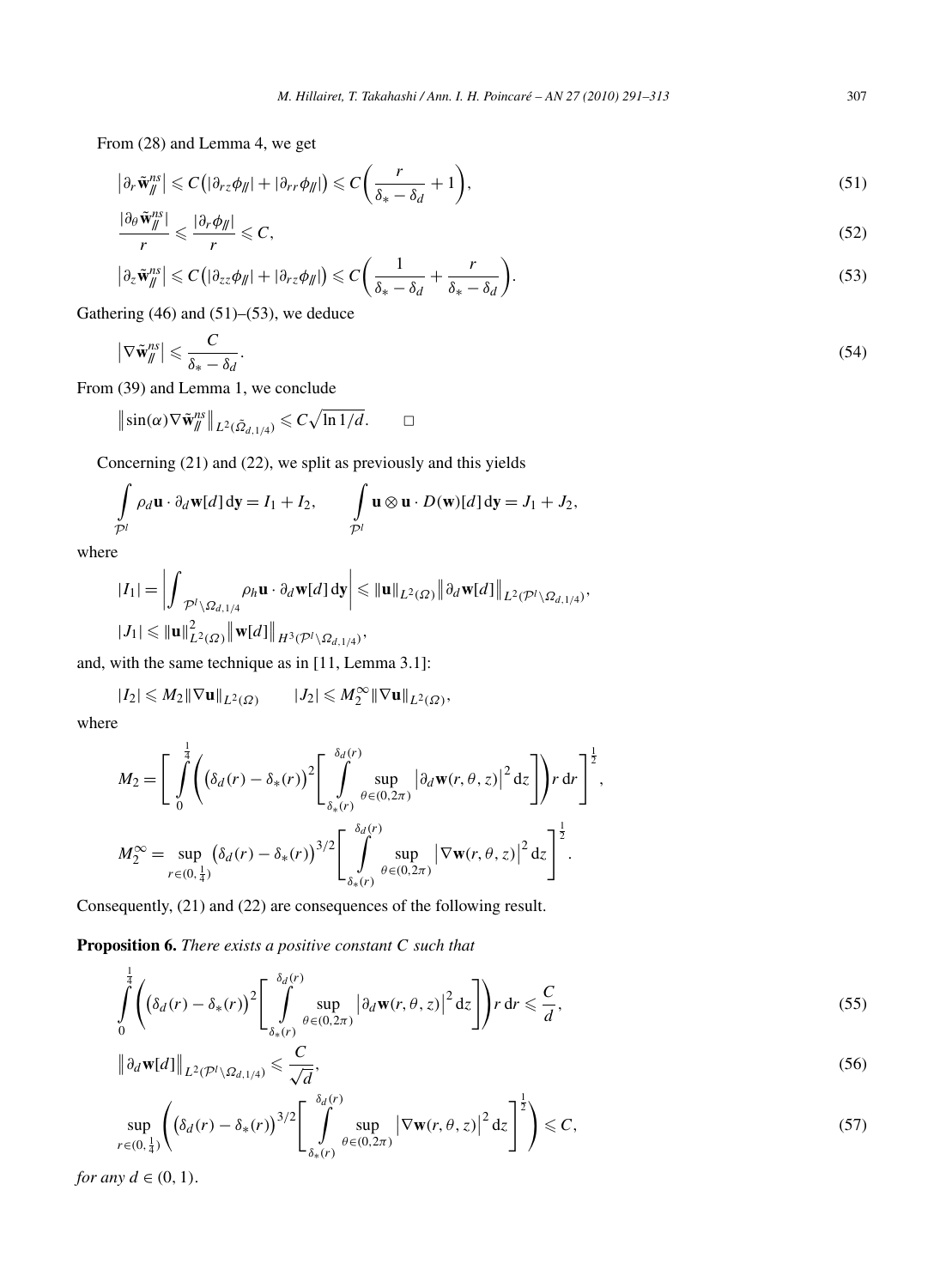**Proof.** To prove (55), we remark that in  $\mathcal{P}^l$ :

$$
\partial_d \mathbf{w} = \partial_d \big[ Q_{-\alpha} \tilde{\mathbf{w}}[d] \big( Q_{\alpha} (\mathbf{x} - \mathbf{G}_d) \big) \big] \n= M_d^\top \tilde{\mathbf{w}}[d] + Q_{-\alpha} \big( M_d (\mathbf{x} - \mathbf{G}_d) - Q_{\alpha} \partial_d \mathbf{G}_d \big) \cdot \nabla \tilde{\mathbf{w}}[d] + Q_{-\alpha} \partial_d \tilde{\mathbf{w}}[d],
$$
\n(58)

with

 $\partial_d \tilde{\mathbf{w}}[d] = \partial_d (\cos \alpha) \tilde{\mathbf{w}} \perp [d] + \cos \alpha \partial_d \tilde{\mathbf{w}} \perp [d] - \partial_d (\sin \alpha) \tilde{\mathbf{w}} \parallel [d] - \sin \alpha \partial_d \tilde{\mathbf{w}} \parallel [d]$ .

Due to (39) and (18), there exists a universal constant *C* for which:

$$
|\partial_d \cos \alpha| \leqslant \frac{C}{\sqrt{d}}, \qquad |\partial_d \sin \alpha| \leqslant C, \qquad |\partial_d \mathbf{G}_d| \leqslant \frac{C}{\sqrt{d}}.
$$

Moreover, outside  $\tilde{Q}_{d,1/4}$ ,  $\tilde{\mathbf{w}}_{\parallel}$  and  $\tilde{\mathbf{w}}_{\perp}$  are smooth functions of all its arguments. Consequently, the only singular terms in  $\partial_d \mathbf{w}$ , outside  $\Omega_{d,1/4}$ , are  $\partial_d \cos \alpha$  and  $\partial_d \mathbf{G}_d$  so that the above control leads to (56).

Finally, inside  $\tilde{\Omega}_{d,1/4}$ , we already estimated  $\tilde{\mathbf{w}}[d]$  and  $\nabla \tilde{\mathbf{w}}[d]$ . Combining these dominations with:

$$
\left|M_d(\mathbf{x}-\mathbf{G}_d)-Q_\alpha\partial_d\mathbf{G}_d\right|\leqslant \frac{C}{\sqrt{d}},\quad \forall \mathbf{x}\in\Omega_{d,1/4},
$$

and the above control on  $\partial_d \cos \alpha$ , this yields

$$
\left| M_d^{\top} \tilde{\mathbf{w}}[d] + Q_{-\alpha} \left( M_d (\mathbf{x} - \mathbf{G}_d) - Q_{\alpha} \partial_d \mathbf{G}_d \right) \cdot \nabla \tilde{\mathbf{w}}[d] \right| \leqslant C \bigg( 1 + \frac{1}{\sqrt{d} (\delta_* - \delta_d)} + \frac{r}{(\delta_* - \delta_d)^2} \bigg).
$$

In  $\partial_d \tilde{\mathbf{w}}[d]$  the same right-hand side dominates:

 $\left|\frac{\partial_d (\cos \alpha) \tilde{\mathbf{w}}_\perp[d]}{-} \frac{\partial_d (\sin \alpha) \tilde{\mathbf{w}}_N[d]}{}\right|$ .

Finally, from Lemmata 3 and 4, we compute that

$$
\left|\cos\alpha\partial_d\tilde{\mathbf{w}}_{\perp}[d] - \sin\alpha\partial_d\tilde{\mathbf{w}}_N[d]\right| \leqslant C\left(\sqrt{d}\left[\frac{1}{\delta_*-\delta_d} + \frac{r}{(\delta_*-\delta_d)^2}\right] + \frac{r}{\delta_*-\delta_d} + \frac{1}{\delta_*-\delta_d}\right).
$$

The above dominations reduce to:

$$
|\partial_d \mathbf{w}| \leqslant C \bigg( 1 + \frac{1}{\sqrt{d} (\delta_* - \delta_d)} + \frac{r}{(\delta_* - \delta_d)^2} \bigg) \quad \text{in } \tilde{\Omega}_{d, 1/4}.
$$

From Lemma 1, we finally obtain (55).

To prove, (57), we use (50) and (54):

$$
\left(\delta_d(r) - \delta_*(r)\right)^3 \int\limits_{\delta_*(r)}^{\delta_d(r)} \sup_{\theta \in (0,2\pi)} \left| \nabla \mathbf{w}(r,\theta,z) \right|^2 dz \leqslant C \big( (\delta_* - \delta_d)^2 + r^2 \big). \qquad \Box
$$

In order to prove (23), we first construct a suitable pressure field:

**Proposition 7.** *Given*  $d > 0$ *, there exists a smooth pressure-field*  $\tilde{q}[d]$  *such that* 

$$
-\Delta \tilde{\mathbf{w}}[d] + \nabla \tilde{q}[d] = \tilde{\mathbf{f}}^1 + \tilde{\mathbf{f}}^2, \quad \text{in } \tilde{\mathcal{P}}^l
$$
\n(59)

*with*

$$
\int_{0}^{\frac{1}{4}} \left( \left( \delta_d(r) - \delta_*(r) \right)^2 \left[ \int_{\delta_*(r)}^{\delta_d(r)} \sup_{\theta \in (0, 2\pi)} \left| \tilde{\mathbf{f}}^1(r, \theta, z) \right|^2 dz \right] \right) r \, dr \quad \text{and} \quad \left\| \tilde{\mathbf{f}}^2 \right\|_{L^{6/5}(\tilde{\Omega}_{d, 1/4})}
$$
\n
$$
(60)
$$

*uniformly bounded for*  $d \in (0, 1)$ .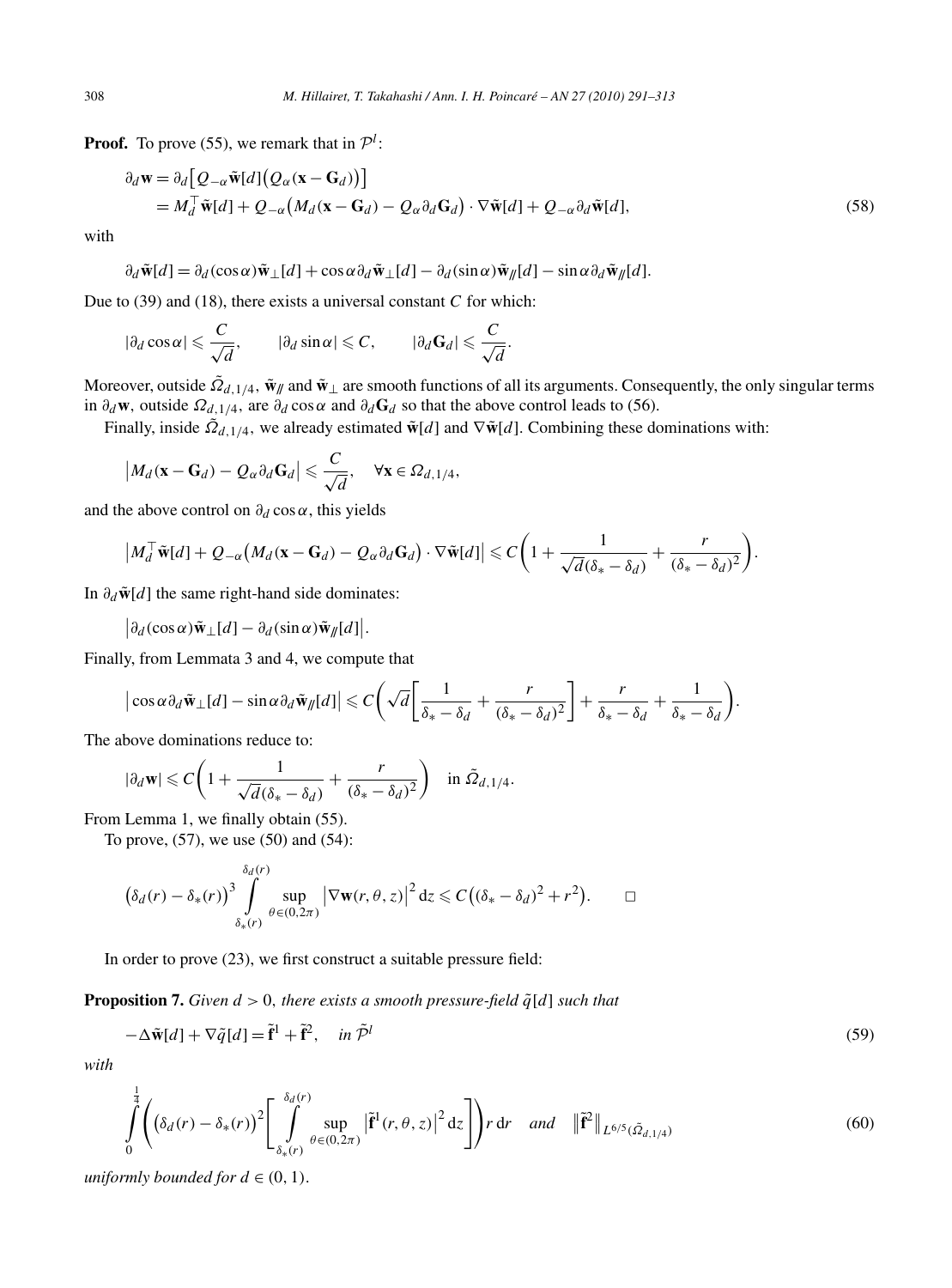**Proof.** With arguments similar to those in [11, Lemma 3.8], we first construct a pressure field *q*⊥[*d*] such that

$$
-\Delta \tilde{\mathbf{w}}_{\perp} + \nabla \tilde{q}_{\perp} = \tilde{\mathbf{f}}_{\perp} \quad \text{in } \tilde{\mathcal{P}}^l
$$

with

$$
\int_{0}^{\frac{1}{4}} \left( \left( \delta_d(r) - \delta_*(r) \right)^2 \left[ \int_{\delta_*(r)}^{\delta_d(r)} \sup_{\theta \in (0,2\pi)} \left| \tilde{\mathbf{f}}_{\perp}(r,\theta,z) \right|^2 dz \right] \right) r dr
$$

uniformly bounded.

Then by definition of  $\tilde{\mathbf{w}}_{\parallel}$  we have

$$
-\Delta \tilde{\mathbf{w}}_{jj} = \begin{pmatrix} \Delta(\partial_z \phi_{jj}) \\ 0 \\ -\Delta(\cos(\theta)\partial_r \phi_{jj}) \end{pmatrix}.
$$

First

$$
\Delta(\partial_z \phi_{\parallel}) = \partial_{rrz} \phi_{\parallel} + \frac{1}{r} \partial_{rz} \phi_{\parallel} + \partial_{zzz} \phi_{\parallel}.
$$

Using that  $\partial_{zzz} \phi_{\parallel} = 0$  and Lemma 4, we deduce

$$
\left|\Delta(\partial_z\phi_{\parallel})\right|\leqslant \frac{C}{\delta_*-\delta_d}.
$$

Second

$$
\Delta\big(\cos(\theta)\partial_r\phi_{jj}\big)=\cos(\theta)\bigg(\partial_{rrr}\phi_{jj}+\frac{1}{r}\partial_{rr}\phi_{jj}-\frac{1}{r^2}\partial_r\phi_{jj}+\partial_{zzr}\phi_{jj}\bigg).
$$

Using again Lemma 4, we obtain that

$$
\left|\cos(\theta)(\partial_{rrr}\phi_{jj}+\partial_{zzr}\phi_{jj})\right|\leq C\frac{r}{(\delta_*-\delta_d)^2}
$$

and

$$
\left|\cos(\theta)\left(\frac{1}{r}\partial_{rr}\phi_{\parallel}-\frac{1}{r^2}\partial_r\phi_{\parallel}\right)\right|\leqslant \frac{C}{r}.
$$

From Lemma 1,

$$
\tilde{\mathbf{f}}_{\parallel}^{1} = \begin{pmatrix} \Delta(\partial_{z}\phi_{\parallel}) \\ 0 \\ -\cos(\theta)(\partial_{rrr}\phi_{\parallel} + \partial_{zzr}\phi_{\parallel}) \end{pmatrix} \text{ and } \tilde{\mathbf{f}}_{\parallel}^{2} = \begin{pmatrix} 0 \\ 0 \\ -\cos(\theta)(\frac{1}{r}\partial_{rr}\phi_{\parallel} - \frac{1}{r^{2}}\partial_{r}\phi_{\parallel}) \end{pmatrix}
$$

satisfy

$$
\int\limits_{0}^{\frac{1}{4}} \Biggl(\left(\delta_d(r) - \delta_*(r)\right)^2 \left[ \int\limits_{\delta_*(r)}^{\delta_d(r)} \sup\limits_{\theta \in (0,2\pi)} \left|\tilde{\mathbf{f}}_M^1(r,\theta,z)\right|^2 \mathrm{d}z\right]\Biggr) r \, \mathrm{d}r \leqslant C,
$$

and

$$
\|\tilde{\mathbf{f}}_{\mathcal{J}}^2\|_{L^{6/5}(\tilde{\Omega}_{d,1/4})} \leqslant C.
$$

Finally, we set  $\tilde{q}[d] = \cos \alpha \tilde{q} \perp [d]$  so that  $\tilde{f}^1 = \sin \alpha \tilde{f}^1 / \sqrt{4} + \cos \alpha \tilde{f} \perp \alpha$  and  $\tilde{f}^2 = \sin \alpha \tilde{f}^2 / \sqrt{4}$ . This ends up the proof.  $\Box$ 

To complete the proof of (23), let  $\mathbf{v} \in \mathbb{H}(\mathbf{G}_d)$  with  $\mathbf{v} = \ell \mathbf{e}_3$  on  $\mathcal{B}_d$ , and consider

$$
I = \int_{\Omega} D(\mathbf{v}) : D(\mathbf{w}[d]) \, \mathrm{d}\mathbf{y}.
$$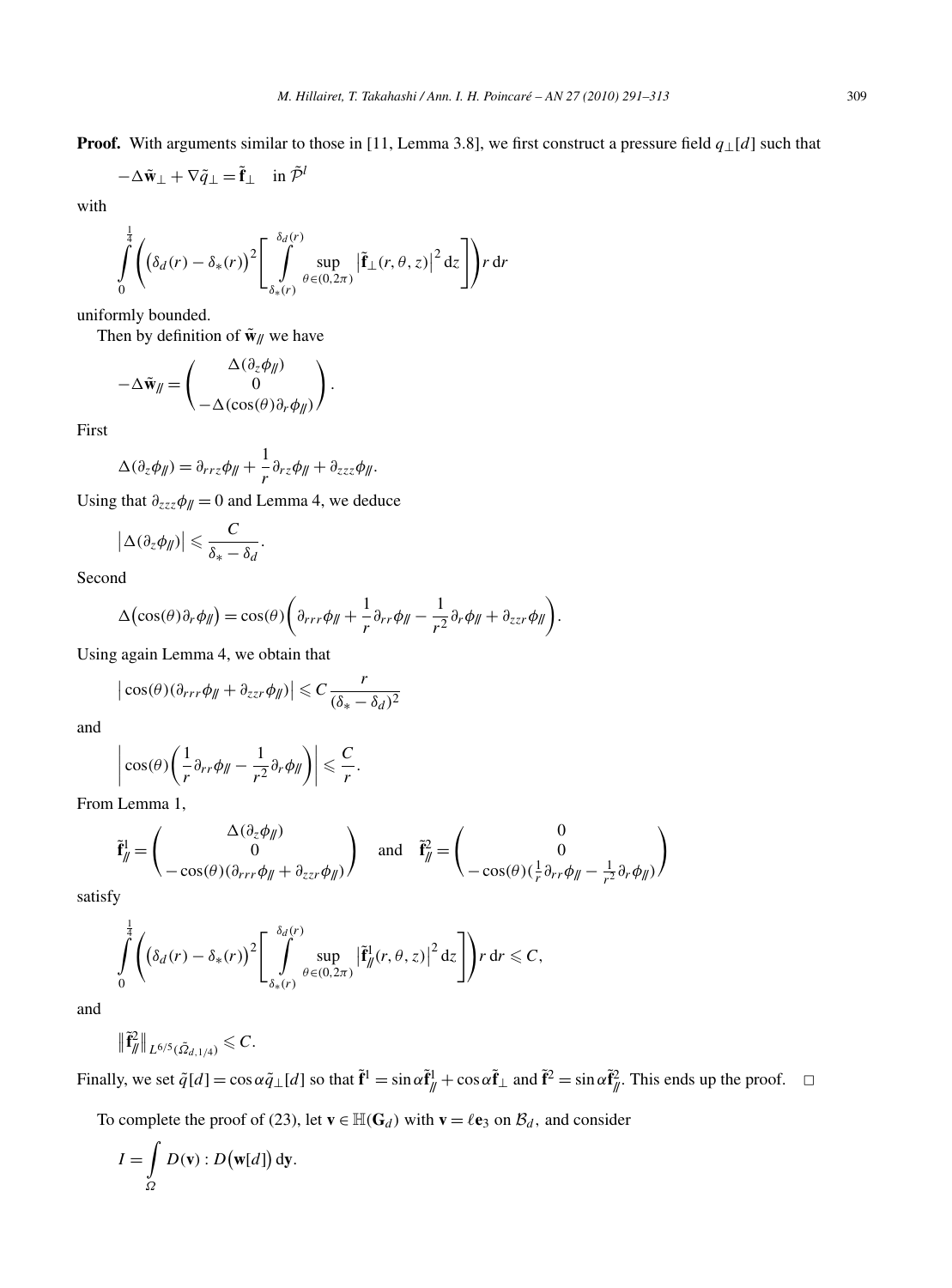We split this integral as previously  $I = I^l + I^r$  with obvious notations. Then we introduce  $\tilde{\mathbf{v}} := Q_\alpha \mathbf{v}(Q_{-\alpha} \cdot + \mathbf{G}_d)$ . Because  $Q_{\alpha}$  is a unit transformation, we have:

$$
I^{l} = \int\limits_{\tilde{\mathcal{F}}_{d} \cap \tilde{\mathcal{P}}^{l}} D(\tilde{\mathbf{v}}) : D(\tilde{\mathbf{w}}[d]) d\tilde{\mathbf{y}}
$$

with  $\tilde{\mathbf{w}}[d]$  as defined in Section 3.3. Integrating by parts, this yields

$$
I^{l} = \int_{\partial (\tilde{\mathcal{F}}_{d} \cap \tilde{\mathcal{P}}^{l})} (2D(\tilde{\mathbf{w}}[d])\mathbf{n} - \tilde{q}[d]\mathbf{n}) \cdot \tilde{\mathbf{v}} d\tilde{\sigma} - \int_{\tilde{\mathcal{F}}_{d} \cap \tilde{\mathcal{P}}^{l}} (\Delta \tilde{\mathbf{w}}[d] - \nabla \tilde{q}[d]) \cdot \tilde{\mathbf{v}} d\tilde{\mathbf{y}}.
$$

For symmetry reasons, after compensation with  $I<sup>r</sup>$  the only relevant boundary integral is:

$$
\int\limits_{\partial \tilde{\mathcal{B}}_*} \big(2D\big(\tilde{\mathbf{w}}[d]\big)\mathbf{n} - \tilde{q}[d]\mathbf{n}\big) \cdot \tilde{\mathbf{v}} \, \mathrm{d}\tilde{\sigma}.
$$

This last integral is linear with respect to **v** and fixed by the value of **v** on  $\partial B_d$ . So, we can rewrite it  $\ell b(d)$  with some function *b* to be made precise. Moreover, applying the previous proposition, and similar technique to [11, Lemma 3.9], we obtain that

$$
\int\limits_{\tilde{\mathcal{F}}_d\cap\tilde{\mathcal{P}}^l}\left(\Delta\tilde{\mathbf{w}}[d]-\nabla\tilde{q}[d]\right)\cdot\tilde{\mathbf{v}}\,\mathrm{d}\tilde{\mathbf{y}}\leqslant C\,\|\nabla\tilde{\mathbf{v}}\|_{L^2(\tilde{\mathcal{P}}^l\cap\tilde{\mathfrak{Q}})}\leqslant C\,\|\nabla\mathbf{v}\|_{L^2(\Omega)}.
$$

Computing similarly  $\mathcal{P}^r$ , we finally obtain  $I = \ell b(d) + R$  with  $|R| \leq C ||\nabla v||_{L^2(\Omega)}$  where *C* is an absolute constant. Taking in particular  $\mathbf{v} = \mathbf{w}[d]$  we might compute our integral in the same way. This yields

$$
b(d) = \int_{\Omega} |D(\mathbf{w})|^2 + R \quad \text{with } |R| \leqslant C \|\nabla \mathbf{w}\|_{L^2(\Omega)}.
$$

From the control on this  $L^2(\Omega)$  norm obtained in Proposition 5, we finally obtain that

$$
b(d) \leqslant C\|\nabla \mathbf{w}\|_{L^2(\Omega)}^2 + C\|\nabla \mathbf{w}\|_{L^2(\Omega)} \leqslant C|\ln d| + C\sqrt{|\ln d|} \leqslant C|\ln d|.
$$

# **Appendix A. Detailed description of potentials**  $\phi_{\parallel}$  **and**  $\phi_{\perp}$

This appendix is very similar to the one given in [11], however there are some differences since we estimate not only the size of  $\phi_{\perp}$  and its derivatives, but also the size of  $\phi_{\parallel}$  and its derivatives. However, since the proofs are completely similar, we only state the results used in this paper.

We emphasize that  $\phi$ // and  $\phi$ <sub>⊥</sub> depend on *d*, even if the dependency is not explicitly mentioned. In order to compare such functions in what follows, we introduce the following conventions. Given families  $(f_d : \tilde{Q}_{d,1/4} \to \mathbb{R})_{d \in (0,1)}$  and  $(g_d : \tilde{Q}_{d,1/4} \to \mathbb{R})_{d \in (0,1)}$ , we denote by  $f_d \prec g_d$  if there exists an absolute constant *C* such that

$$
|f_d(\mathbf{x})| \leq C g_d(\mathbf{x}), \quad \forall \mathbf{x} \in \tilde{\Omega}_{d,1/4} \text{ and } d < 1.
$$

Given non-negative functions  $f : (0, 1) \to \mathbb{R}^+$  and  $g : (0, 1) \to \mathbb{R}^+$ , we also denote by

$$
f(s) \sim g(s), \quad \forall s \in (0, 1),
$$

if there exist two positive constants *c* and *C* such that

$$
cf(s) \leq g(s) \leq Cf(s), \quad \forall s \in (0,1).
$$

First, we compute typical  $L^1(0, 1/4)$ -sizes of functions  $r \mapsto r^{\alpha}/(\delta_*(r) - \delta_d(r))^{\beta}$ .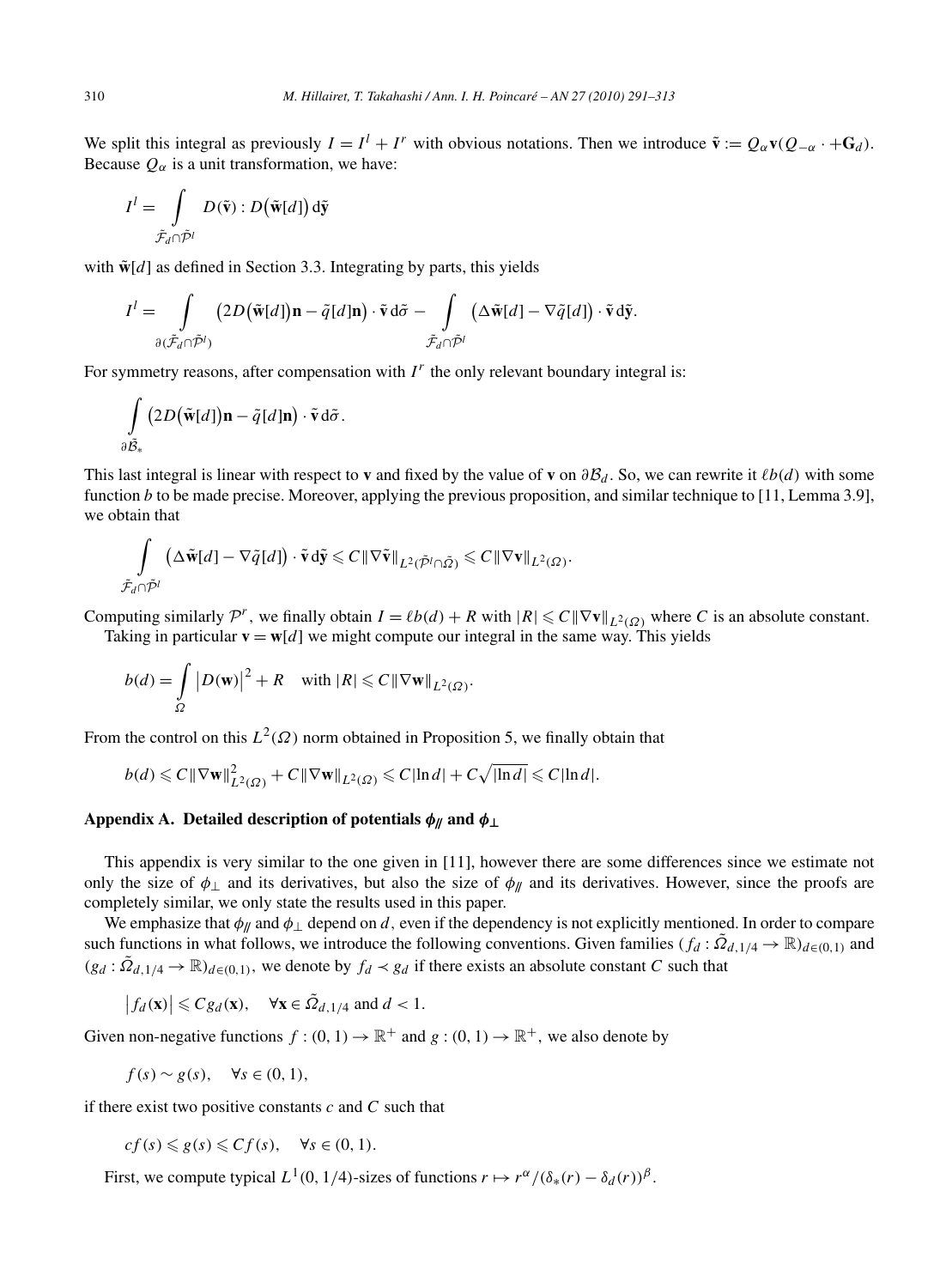**Lemma 1.** *Given*  $(\alpha, \beta) \in (\mathbb{R}_+)^2$ *, we have the following estimations for all*  $d \in (0, 1)$ :

$$
\int_{0}^{\frac{1}{4}} \frac{r^{\alpha}}{(\delta_*(r) - \delta_d(r))^{\beta}} dr \sim \begin{cases} 1, & \text{if } \alpha > 2\beta - 1, \\ \ln(1/d), & \text{if } \alpha = 2\beta - 1, \\ d^{\frac{(\alpha+1)-2\beta}{2}}, & \text{if } \alpha < 2\beta - 1. \end{cases}
$$

We now compare  $\lambda(r, z) = \frac{z - \delta_d(r)}{\delta_x(r) - \delta_d(r)}$  and its derivatives to functions  $(r, \theta, z) \mapsto r^{\alpha}/(\delta_x(r) - \delta_d(r))^{\beta}$  in  $\tilde{\Omega}_{d, 1/4}$ where we recall that:

$$
\delta_*(r) = -\sqrt{1 - r^2}, \qquad \delta_d(r) = -(2 + d) + \sqrt{1 - r^2}, \quad \forall r \in (0, 1), \ \forall d > 0.
$$

**Lemma 2.** *We have the following sizes*:

$$
\lambda \prec 1, \qquad \lambda_r \prec r/(\delta_* - \delta_d), \qquad \lambda_z \prec 1/(\delta_* - \delta_d), \qquad \lambda_d \prec 1/(\delta_* - \delta_d),
$$
  
\n
$$
\lambda_{rd} \prec r/(\delta_* - \delta_d)^2, \qquad \lambda_{zd} \prec 1/(\delta_* - \delta_d)^2, \qquad \lambda_{rr} \prec 1/(\delta_* - \delta_d), \qquad \lambda_{rz} \prec r/(\delta_* - \delta_d)^2,
$$
  
\n
$$
\lambda_{rrz} \prec 1/(\delta_* - \delta_d)^2, \qquad \lambda_{rrr} \prec r/(\delta_* - \delta_d)^2.
$$

Then we obtain the following lemmata.

**Lemma 3.** *We have the following sizes*:

$$
\phi_{\perp} \prec r, \qquad \partial_r \phi_{\perp} \prec 1, \qquad \partial_z \phi_{\perp} \prec r/(\delta_* - \delta_d),
$$
\n
$$
\partial_r(\phi_{\perp}/r) \prec r/(\delta_* - \delta_d), \qquad \partial_d \phi_{\perp} \prec r/(\delta_* - \delta_d), \qquad \partial_r d\phi_{\perp} \prec 1/(\delta_* - \delta_d),
$$
\n
$$
\partial_{zd}\phi_{\perp} \prec r/(\delta_* - \delta_d)^2, \qquad \partial_{rz}(\phi_{\perp}/r) \prec r/(\delta_* - \delta_d)^2, \qquad \partial_r r \phi_{\perp} \prec r/(\delta_* - \delta_d),
$$
\n
$$
\partial_{rz}\phi_{\perp} \prec 1/(\delta_* - \delta_d), \qquad \partial_{zz}\phi_{\perp} \prec r/(\delta_* - \delta_d)^2, \qquad \partial_{rrr}\phi_{\perp} \prec 1/(\delta_* - \delta_d),
$$
\n
$$
\partial_{rzz}\phi_{\perp} \prec 1/(\delta_* - \delta_d)^2, \qquad \partial_{rrz}\phi_{\perp} \prec r/(\delta_* - \delta_d)^2, \qquad \partial_{zzz}\phi_{\perp} \prec r/(\delta_* - \delta_d)^3.
$$

**Lemma 4.** *We have the following sizes*:

| $\phi_{\mathscr{M}}$ $\prec$ 1,                                      | $\partial_r \phi_{\parallel} \prec r$ ,                               | $\partial_z \phi_{\mathscr{M}} \prec 1$ ,                           |
|----------------------------------------------------------------------|-----------------------------------------------------------------------|---------------------------------------------------------------------|
| $\partial_d \phi_{\parallel} \prec 1$ ,                              | $\partial_{rd}\phi_{//} \prec r/(\delta_{*}-\delta_{d}),$             | $\partial_{zd} \phi_{\ell} \langle 1/(\delta_{*} - \delta_{d}),$    |
| $\partial_{rr}\phi_{\//} \prec 1,$                                   | $\partial_{rz}\phi_{\ell} \prec r/(\delta_{*}-\delta_{d}),$           | $\partial_{zz} \phi_{\ell} \langle 1/(\delta_{*} - \delta_{d}),$    |
| $\partial_{rrr} \phi_{\parallel} \prec r/(\delta_{*} - \delta_{d}),$ | $\partial_{rzz}\phi_{\imath}/r \prec r/(\delta_{*}-\delta_{d})^{2}$ , | $\partial_{rrz}\phi_{\imath}/\langle \delta_* - \delta_d \rangle$ . |

## **Appendix B. Computation of inequality (16)**

The following computations are inspired by [9]. For simplicity we consider symmetric geometries and we apply notations introduced in Section 3 (see Fig. 2 for example).

**Proposition 8.** *There exists a universal constant C for which, given*  $G \in D$  *and*  $u \in H^2(\mathcal{F}_G)$  *such that* 

$$
\begin{cases}\n\text{div }\mathbf{u}(\mathbf{x}) = 0, & \text{in }\Omega, \\
\mathbf{u}(\mathbf{x}) = 0, & \text{on }\partial\Omega, \\
\mathbf{u}(\mathbf{x}) = \mathbf{V} + \boldsymbol{\omega} \times (\mathbf{x} - \mathbf{G}), & \text{on }\partial\mathcal{B}_{\mathbf{G}},\n\end{cases}
$$

*whenever*  $d := dist(\mathcal{B}_G, \partial \Omega) < 1$ *, there holds:* 

$$
|\mathbf{V}_{\mathbf{u}}\cdot\tilde{\mathbf{e}}_3|\leqslant C|d|^{\frac{3}{2}}\bigg[\int\limits_{\mathcal{F}_{\mathbf{G}}}\left|\nabla^2\mathbf{u}(\mathbf{y})\right|^2\mathrm{d}\mathbf{y}\bigg]^{\frac{1}{2}},
$$

*where*  $\tilde{\mathbf{e}}_3 = \mathbf{G} - \mathbf{G}_l/|\mathbf{G} - \mathbf{G}_l|$ .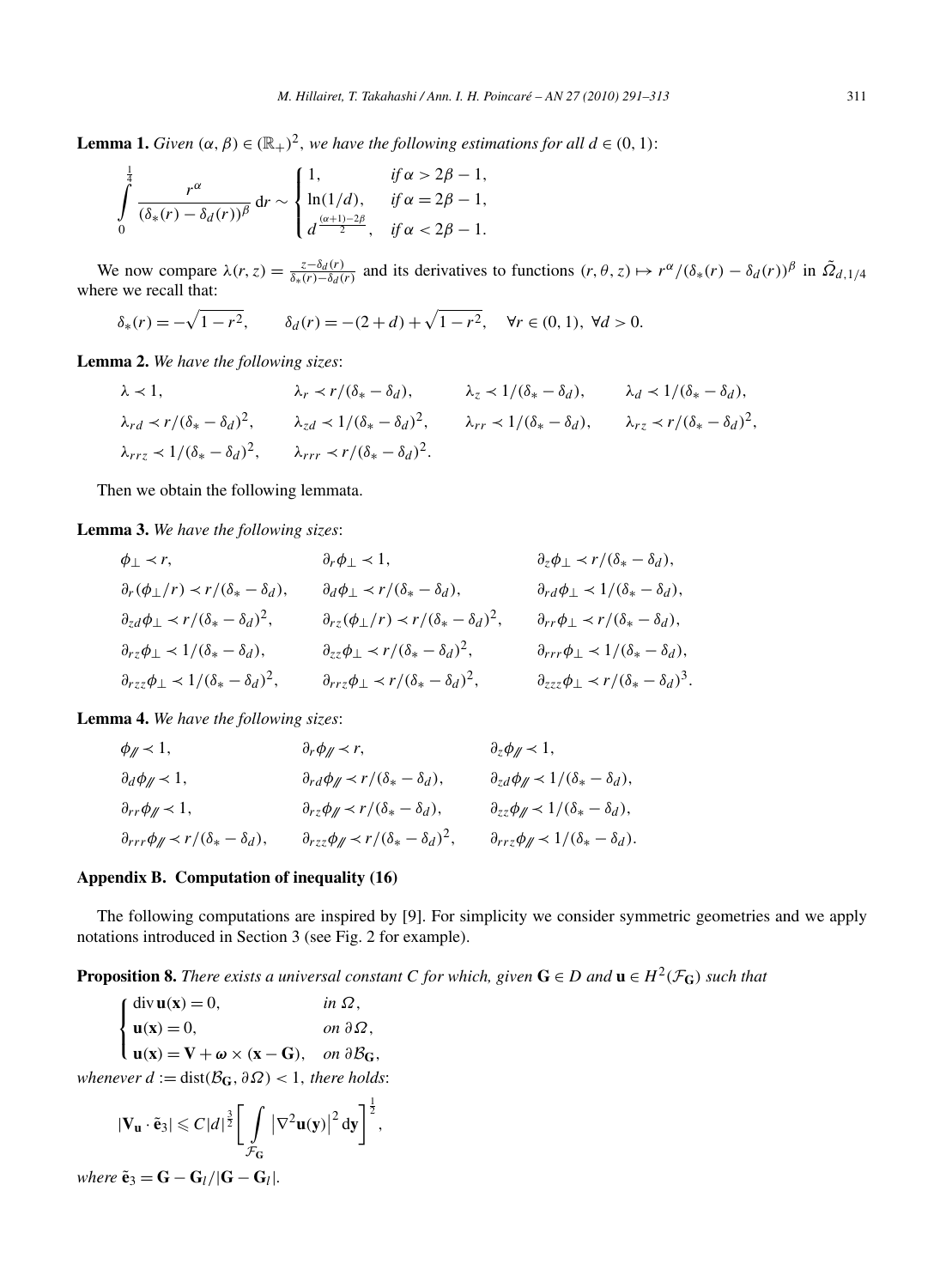**Proof.** For simplicity, we assume **u** is smooth in the fluid domain. The result is then obtained by a density argument. We also introduce  $(\tilde{\mathbf{e}}_r, \tilde{\mathbf{e}}_\theta, \tilde{\mathbf{e}}_z)$  the orthonormal basis associated to cylindrical coordinates in  $\Omega_{d,l}$ .

Integrating div( $\mathbf{u}$ ) = 0 in  $\Omega_{d,l}$ , this yields

$$
\int_{\partial \mathcal{B}_{\mathbf{G}} \cap \partial \Omega_{d,l}} \mathbf{u} \cdot \mathbf{n} \, d\sigma = -l \Phi(l),
$$

where

$$
\Phi(l) = \int_{\delta_d(l)}^{\delta_*(l)} \varphi(z, l) dz, \quad \text{with } \varphi(z, l) = \int_{-\pi}^{\pi} \mathbf{u}(l, \theta, z) \cdot \tilde{\mathbf{e}}_r d\theta.
$$

We remark that no slip boundary conditions together with symmetry arguments imply

$$
\varphi\big(\delta_*(l), l\big) = 0, \qquad \varphi\big(\delta_d(l), l\big) = 0, \quad \forall l \in (0, 1).
$$

As a straightforward consequence, we obtain

$$
\left|\varphi(z,l)\right| \leqslant \left(\delta_*(l)-\delta_d(l)\right)^{\frac{3}{2}} \left[\int\limits_{\delta_d(l)}^{\delta_*(l)} \left|\partial_{zz}\varphi(\alpha,l)\right|^2 d\alpha\right]^{\frac{1}{2}},
$$

and

$$
\left|\int\limits_{\partial\mathcal{B}_{\mathbf{G}}\cap\partial\Omega_{d,l}}\mathbf{u}\cdot\mathbf{n}\,\mathrm{d}\sigma\right|\leqslant C l\big(\delta_*(l)-\delta_d(l)\big)^{\frac{5}{2}}\Bigg[\int\limits_{\delta_d(l)-\pi}^{\delta_*(l)}\int\limits_{-\pi}^{\pi}\big|\partial_{zz}\mathbf{u}(r,\theta,z)\big|^2\,\mathrm{d}r\,\mathrm{d}\theta\Bigg]^{\frac{1}{2}}.
$$
 (B.1)

Moreover, one might compute

$$
\int_{\partial \mathcal{B}_{\mathbf{G}} \cap \partial \Omega_{d,l}} \mathbf{u} \cdot \mathbf{n} \, d\sigma = 2\pi l^2 \mathbf{V} \cdot \tilde{\mathbf{e}}_3,
$$

so that, (B.1) reads:

$$
2\pi l^2 |\mathbf{V} \cdot \tilde{\mathbf{e}}_3| \leqslant C l \big( \delta_*(l) - \delta_d(l) \big)^{\frac{5}{2}} \Bigg[ \int\limits_{\delta_d(l)}^{\delta_*(l)} \int\limits_{-\pi}^{\pi} \big| \partial_{zz} \mathbf{u}(r,\theta,z) \big|^2 \, \mathrm{d}z \, \mathrm{d}\theta \Bigg]^{\frac{1}{2}}.
$$

Finally, we integrate the above inequality with respect to *l,* from 0 to *r.* This yields

$$
|\mathbf{V}\cdot\tilde{\mathbf{e}}_3|\leqslant \frac{C(\delta_*(r)-\delta_d(r))^{\frac{5}{2}}}{r^2}\big|\nabla^2\mathbf{u}\big|_{L^2(\mathcal{F}_G)}.
$$

We get the optimal inequality taking  $r = \sqrt{d}$ . This ends up the proof.  $\Box$ 

# **References**

- [1] C. Conca, J. San Martín, M. Tucsnak, Existence of solutions for the equations modelling the motion of a rigid body in a viscous fluid, Comm. Partial Differential Equations 25 (5–6) (2000) 1019–1042.
- [2] M. Cooley, M. O'Neill, On the slow motion generated in a viscous fluid by the approach of a sphere to a plane wall or stationary sphere, Mathematika 16 (1969) 37–49.
- [3] B. Desjardins, M.J. Esteban, Existence of weak solutions for the motion of rigid bodies in a viscous fluid, Arch. Ration. Mech. Anal. 146 (1) (1999) 59–71.
- [4] B. Desjardins, M.J. Esteban, On weak solutions for fluid-rigid structure interaction: Compressible and incompressible models, Comm. Partial Differential Equations 25 (7–8) (2000) 1399–1413.
- [5] E. Feireisl, On the motion of rigid bodies in a viscous incompressible fluid, J. Evol. Equ. 3 (3) (2003) 419–441, dedicated to Philippe Bénilan.
- [6] D. Gérard-Varet, M. Hillairet, Regularity issues in the problem of fluid structure interaction, Arch. Ration. Mech. Anal., in press.